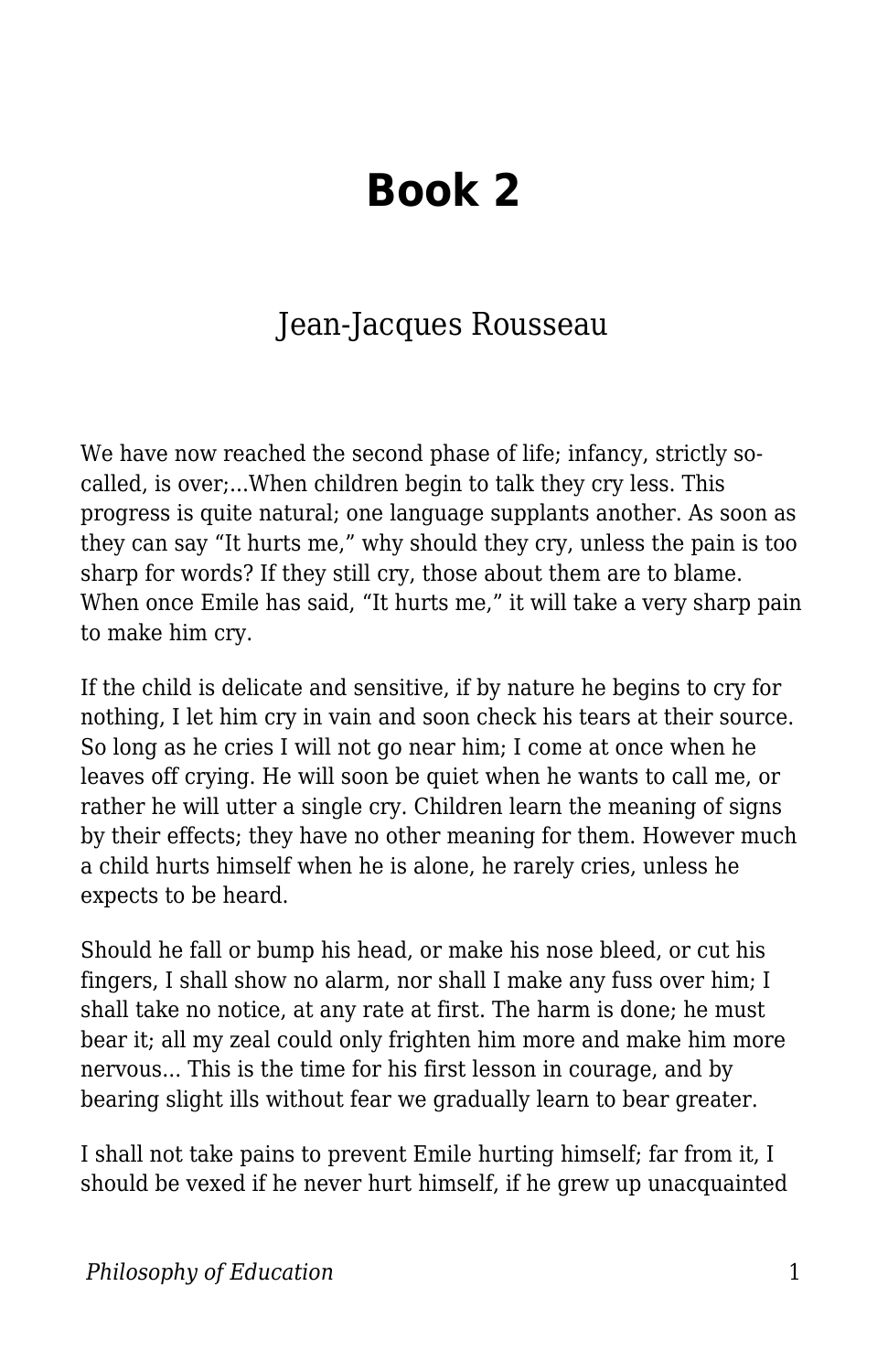with pain. To bear pain is the first and most useful lesson. It seems as if children were small and weak on purpose to teach them those valuable lessons without danger. The child has such a little way to

fall he will not break his leg; if he knocks himself with a stick he will not break his arm; if he seizes a sharp knife he will not grasp it tight enough to make a deep wound. So far as I know, no child, left to himself, has ever been known to kill or maim itself, or even to do itself any serous harm, unless it has been foolishly left on a high place, or alone near the fire, or within reach of dangerous weapons. What is there to be said for all the paraphernalia with which the child is surrounded to shield him on every side so that he grows up at the mercy of pain, with neither courage nor experience, so that he thinks he is killed by a pin-prick and faints at the sight of blood?

With our foolish and pedantic methods we are always preventing children from learning what they could learn much better by themselves, while we neglect what we alone can teach them. Can anything be sillier than the pains taken to teach them to walk, as if there were any one who was unable to walk when he grows up through his nurse's neglect? How many we see walking badly all their life because they were ill taught?

Emile shall have no head-pads, no go-carts [strollers], no leadingstrings; or at least as soon as he can put one foot before another he shall only be supported along pavements, and he shall be taken quickly across them. Instead of keeping him mewed up in a stuffy room, take him out into a meadow every day; let him run about, let him struggle and fall again and again, the oftener the better; he will learn all the sooner to pick himself up. The delights of liberty will make up for many bruises. My pupil will hurt himself oftener than yours, but he will always be thwarted, constrained, and sad. I doubt whether they are any better off.

As their strength increases, children have also less need for tears.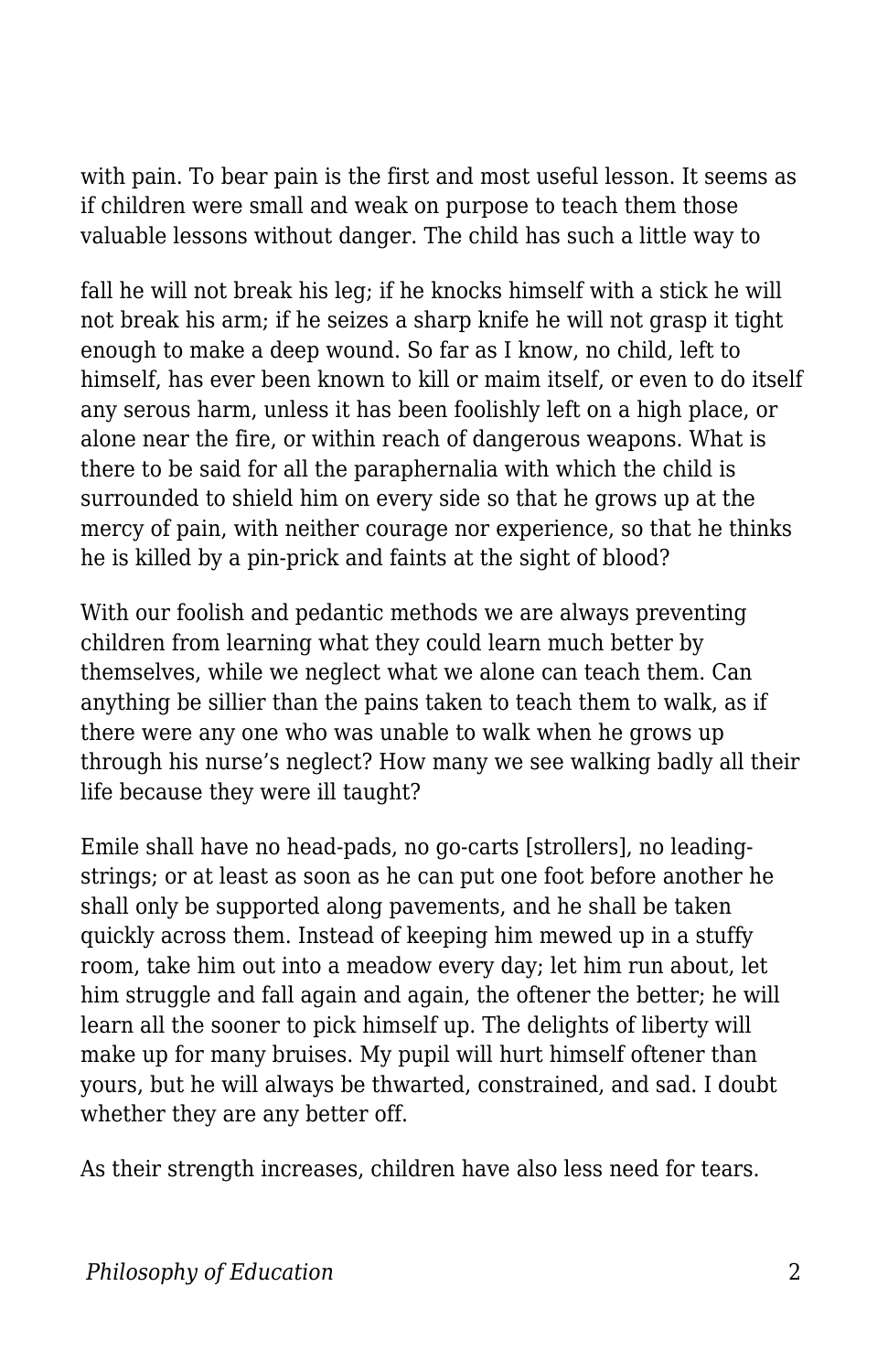They can do more for themselves, they need the help of others less frequently. With strength comes the sense to use it. It is with this second phase that the real personal life has its beginning; it is then that the child becomes conscious of himself. During every moment of his life memory calls up the feeling of self; he becomes really one person, always the same, and therefore capable of joy or sorrow. Hence we must begin to consider him as a moral being.

...The chief risks occur at the beginning of life; the shorter our past life, the less we must hope to live. Of all the children who are born scarcely one half reach adolescence, and it is very likely your pupil will not live to be a man.

What is to be thought, therefore, of that cruel education which sacrifices the present to an uncertain future, that burdens a child with all sorts of restrictions and begins by making him miserable, in order to prepare him for some far-off happiness which he may never enjoy? Even if I considered that education wise in its aims, how could I view without indignation those poor wretches subjected to an intolerable slavery and condemned like galley-slaves to endless toil, with no certainty that they will gain anything by it? The age of harmless mirth is spent in tears, punishments, threats, and slavery. You torment the poor thing for his good; you fail to see that you are calling Death to snatch him from these gloomy surroundings. Who can say how many children fall victims to the excessive care of their fathers and mothers? They are happy to escape from this cruelty; this is all that they gain from the ills they are forced to endure: they die without regretting, having known nothing of life but its sorrows.

Men, be kind to your fellow-men; this is your first duty, kind to every age and station, kind to all that is not foreign to humanity. What wisdom can you find that is greater than kindness? Love childhood, indulge its sports, its pleasures, its delightful instincts. Who has not sometimes regretted that age when laughter was ever on the lips, and when the heart was ever at peace? Why rob these innocents of the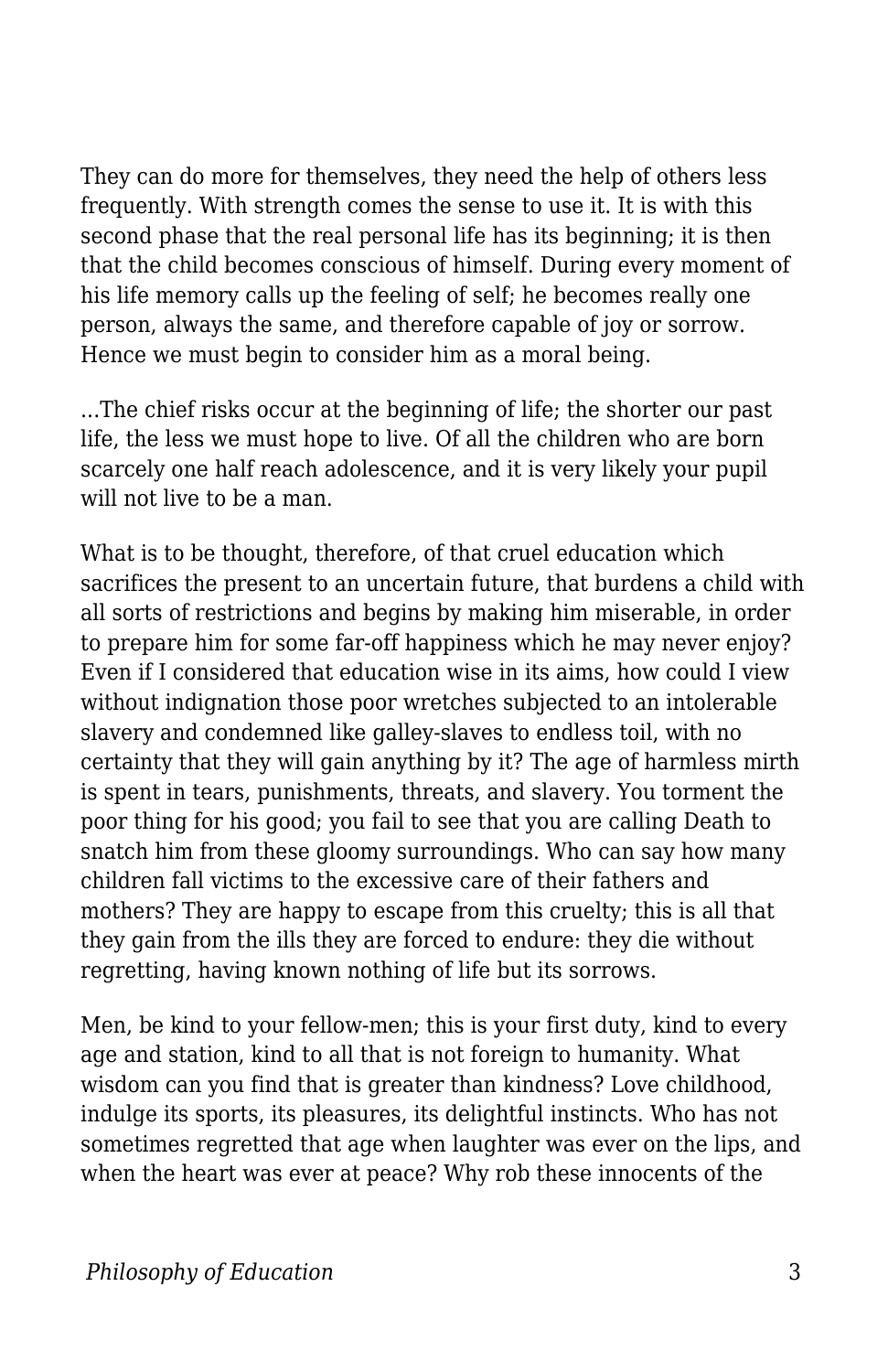joys which pass so quickly, of that precious gift which they cannot abuse? Why fill with bitterness the fleeting days of early childhood, days which will no more return for them than for you? Fathers, can you tell when death will call your children to him? Do not lay up sorrow for yourselves by robbing them of the short span which nature has allotted to them. As soon as they are aware of the joy of life, let them rejoice in it, so that whenever God calls them they may not die without having tasted the joy of life.

...the man must be treated as a man and the child as a child. Give each his place, and keep them there. Control human passions according to man's nature; that is all we can do for his welfare. The rest depends on external forces, which are beyond our control.

...The happiest is he who suffers least; the most miserable is he who enjoys least. Ever more sorrow than joy--this is the lot of all of us...Every feeling of hardship is inseparable from the desire to escape from it; every idea of pleasure from the desire to enjoy it. All desire implies a want, and all wants are painful; hence our wretchedness consists in the disproportion between our desires and our powers. A conscious being whose powers were equal to his desires would be perfectly happy.

...True happiness consists in decreasing the difference between our desires and our powers, in establishing a perfect equilibrium between the power and the will. Then only, when all its forces are employed, will the soul be at rest and man will find himself in his true position.

The world of reality has its bounds, the world of imagination is boundless; as we cannot enlarge the one, let us restrict the other; for all the sufferings which really make us miserable arise from the difference between the real and the imaginary. Health, strength, and a good conscience excepted, all the good things of life are a matter of opinion; except bodily suffering and remorse, all our woes are imaginary. You will tell me this is a commonplace; I admit it, but its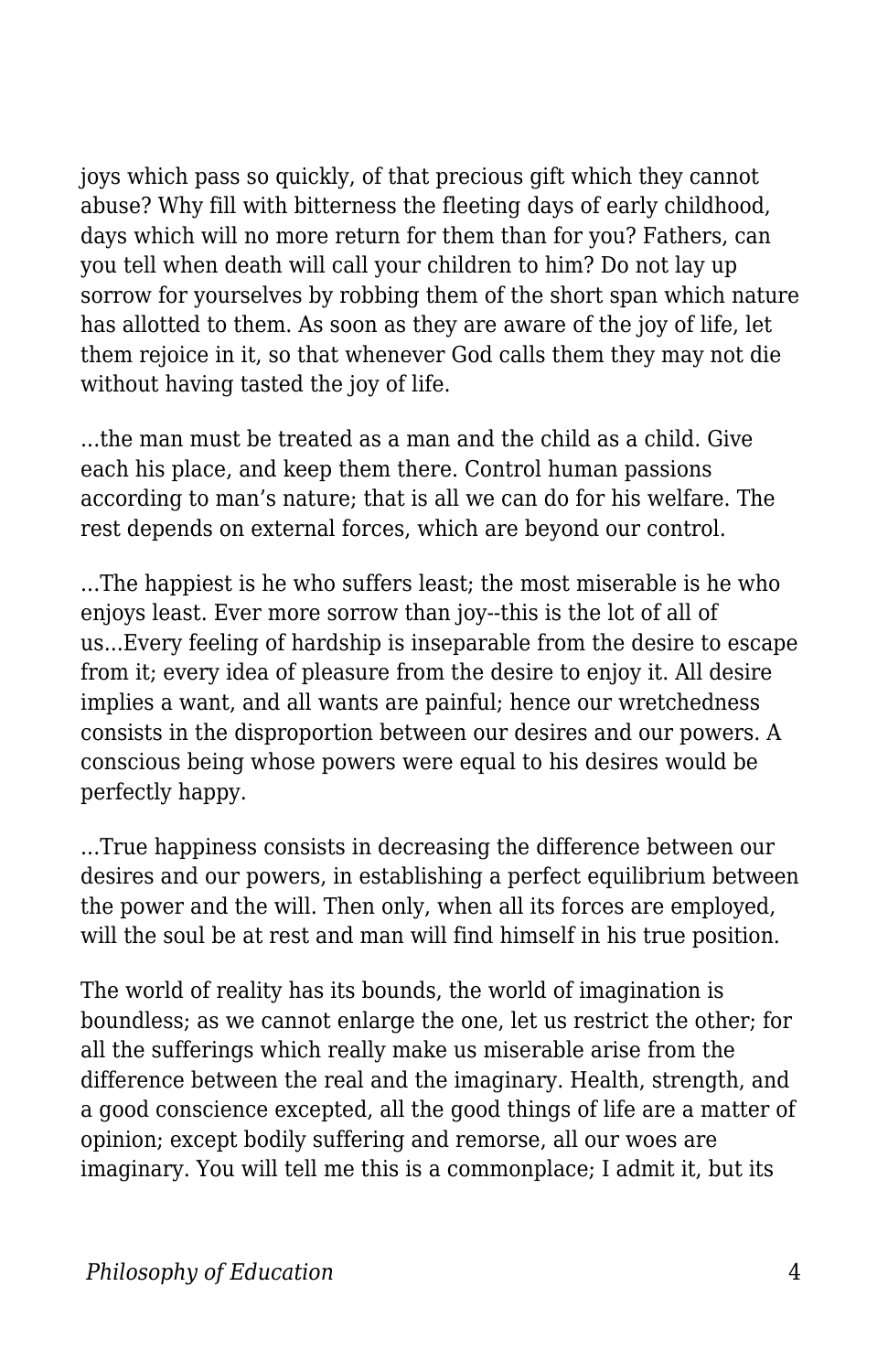practical application is no commonplace, and it is with practice only that we are now concerned.

Oh, man! live your own life and you will no longer be wretched. Keep to your appointed place in the order of nature and nothing can tear you from it. Do not kick against the stern law of necessity, nor waste in vain resistance the strength bestowed on you by heaven, not to prolong or extend your existence, but to preserve it so far and so long as heaven pleases. Your freedom and your power extend as far and no further than your natural strength; anything more is but slavery, deceit, and trickery. Power itself is servile when it depends upon public opinion; for you are dependent on the prejudices of others when you rule them by means of those prejudices. To lead them as you will, they must be led as they will. They have only to change their way of thinking and you are forced to changed your course of action. Those who approach you need only contrive to sway the opinions of those you rule, or the favorite by whom you are ruled, or those of your own family or theirs. Had you the genius of Themistocles, viziers, courtiers, priests, soldiers, servants, babblers, the very children themselves, would lead you like a child in the midst of your legions. Whatever you do, your actual authority can never extend beyond your own powers. As soon as you are obliged to see with another's eyes you must will what he wills. You say with pride, "My people are my subjects." Granted, but what are you? The subject of your ministers. And your ministers, what are they? The subjects of their clerks, their mistresses, the servants of their servants. Grasp all, usurp all, and then pour out your silver with both hands; set up your batteries, raise the gallows and the wheel; make laws, issue proclamations, multiply your spies, your soldiers, your hangmen, your prisons, and your chains. Poor little men, what good does it do you? You will be no better served, you will be none the less robbed and deceived, you will be no nearer absolute power. You will say continually, "It is our will," and you will continually do the will of others.

There is only one man who gets his own way--he who can get it single-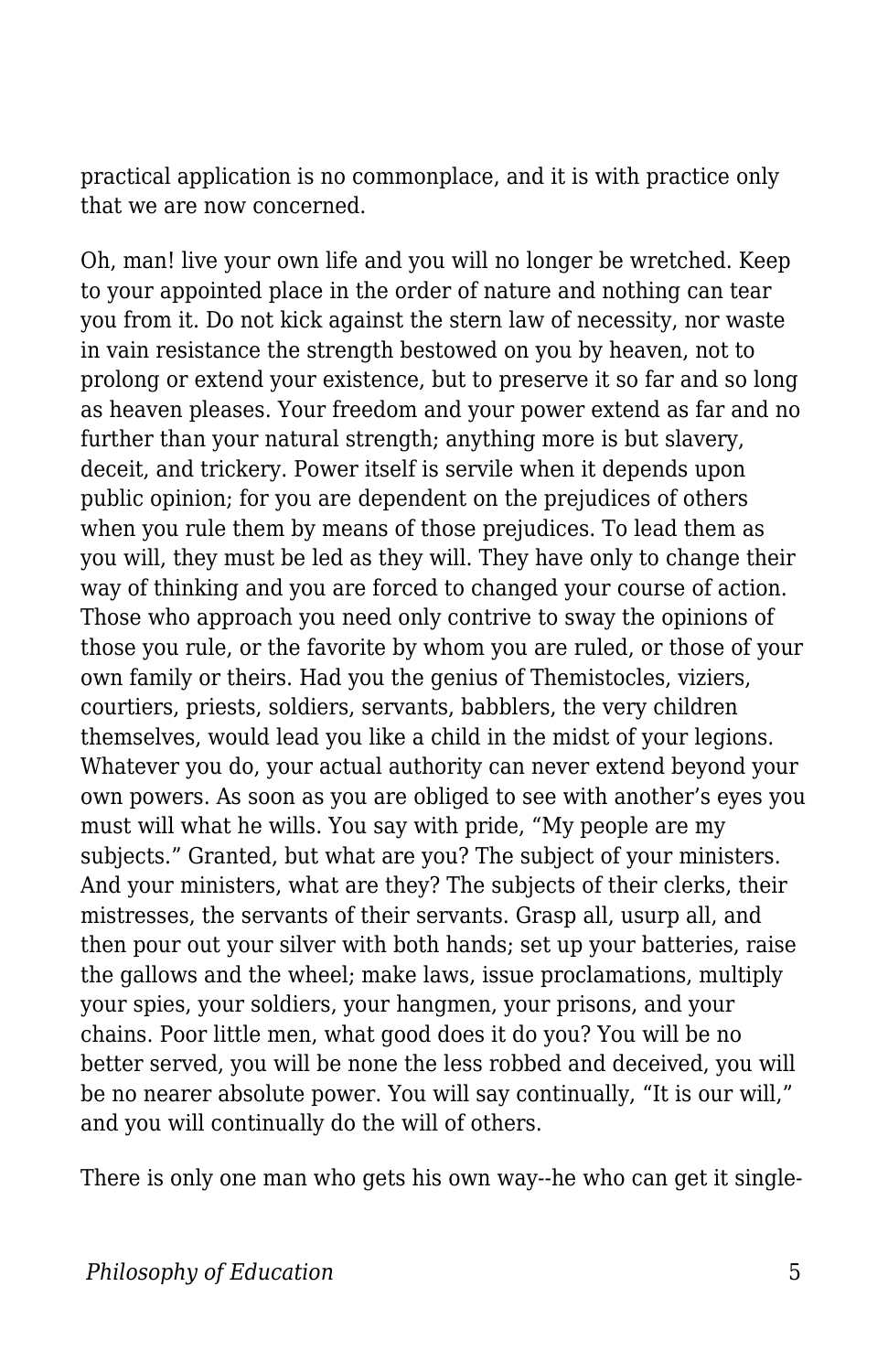handed; therefore freedom, not power, is the greatest good. That man is truly free who desires what he is able to perform, and does what he desires. This is my fundamental maxim. Apply it to childhood, and all the rules of education spring from it.

Society has enfeebled man, not merely by robbing him of the right to his own strength, but still more by making him his strength insufficient for his needs. This is why his desires increase in proportion to his weakness; and this is why the child is weaker than the man....

...He must feel his weakness, but not suffer through it; he must be dependent, but he must not obey; he must ask, not command. He is only subject to others because of his needs, and because they see better than he what he really needs, what may help or hinder his existence. No one, not even his father, has the right to bid the child do what is of no use to him.

When our natural tendencies have not been interfered with by human prejudice and human institutions, the happiness alike of children and of men consists in the enjoyment of their liberty. But the child's liberty is restricted by his lack of strength., He who does as he likes is happy provided he is self-sufficing; it is so with a child in like conditions. Even in a state of nature children only enjoy an imperfect liberty, like that enjoyed by men in social life. Each of us, unable to dispense with the help of others, becomes so far weak and wretched. We were meant to be men, laws and customs thrust us back into infancy. The rich and great, the very kings themselves are but children; they see that we are ready to relieve their misery; this makes them childishly vain, and they are quite proud of the care bestowed on them, a care which they would never get if they were grown men.

These are weighty considerations, and they provide a solution for all the conflicting problems of our social system. There are two kinds of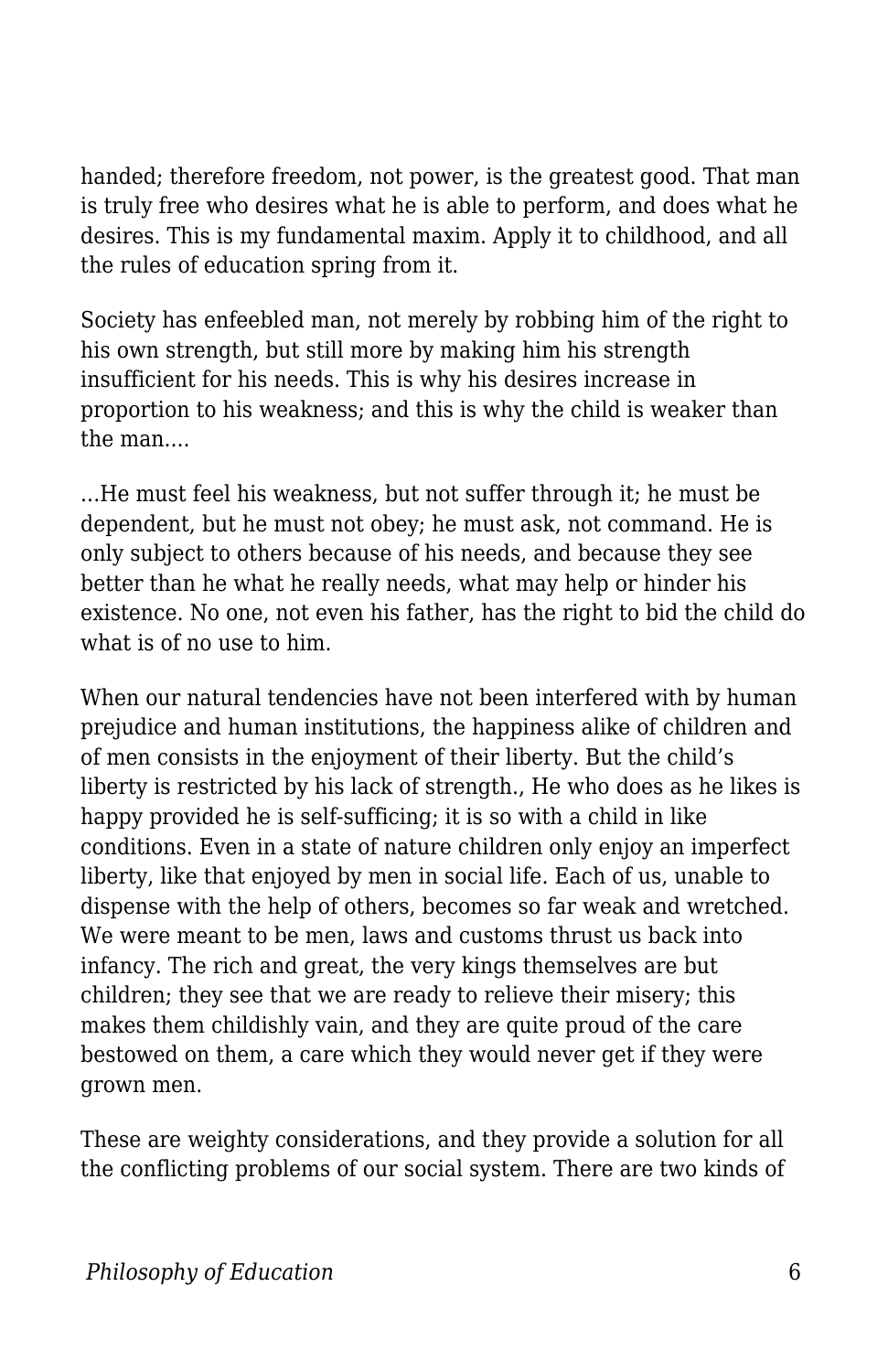dependence: dependence on things, which is the work of nature; and dependence on men, which is the work of society. Dependence on things, being non-moral, does no injury to liberty and begets no vices; dependence on men, being out of order, gives rise to every kind of vice, and through this master and slave become mutually depraved. If there is any cure for this social evil, it is to be found in the substitution of law for the individual; in arming the general will with a real strength beyond the power of any individual will. If the laws of nations, like the laws of nature could never be broken by any human power, dependence on men would become dependence on things; all the advantages of a state of nature would be combined with all the advantages of social life in the commonwealth. The liberty which preserves a man from vice would be united with the morality which raises him to virtue.

Keep the child dependent on things only. By this course of education you will have followed the order of nature. Let his unreasonable wishes meet with physical obstacles only, or the punishment which results from his own actions, lessons which will be recalled when the same circumstances occur again. It is enough to prevent him from wrong doing without forbidding him to do wrong. Experience or lack of power should take the place of law. Give him, not what he wants, but what he needs. Let there be no question of obedience for him or tyranny for you. Supply the strength he lacks just so far as is required for freedom, not for power, so that he may receive your services with a sort of shame, and look forward to the time when he may dispense with them and may achieve the honor of self-help.

Nature provides for the child's growth in her own fashion, and this should never be thwarted. Do not make him sit still when he wants to run about, nor run when he wants to be quiet. If we did not spoil our children's wills by our blunders their desires would be free from caprice. Let them run, jump, and shout to their heart's content. All their own activities are instincts of the body for the growth in strength; but you should regard with suspicion those wishes which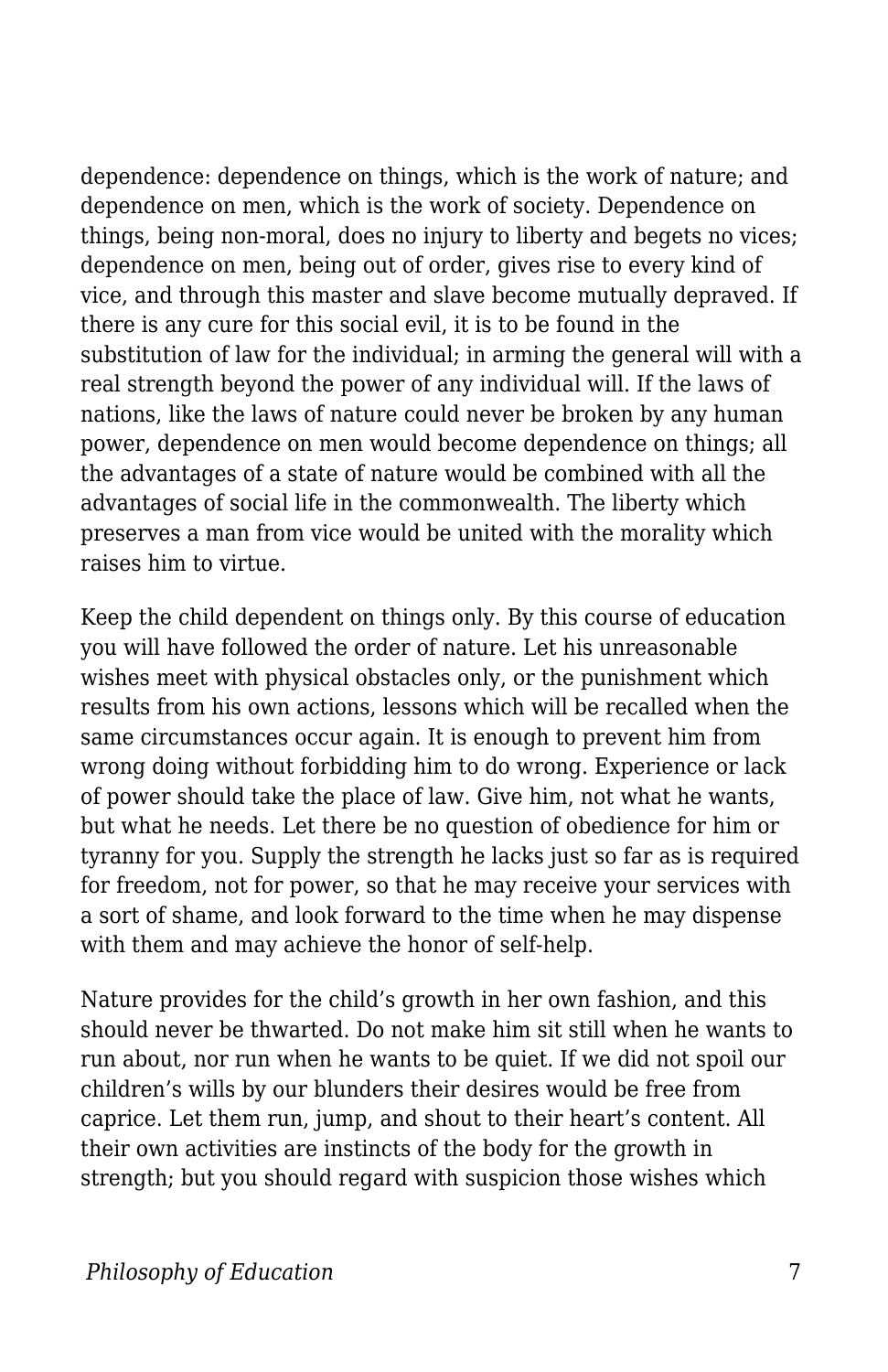they cannot carry out for themselves, those which others must carry out for them. Then you must distinguish carefully between natural and artificial needs, between the needs of budding caprice and the needs which spring from the overflowing life just described.

...if his words were prompted by a real need you should recognize it and satisfy it at once; but to yield to his tears is to encourage him to cry, to teach him to doubt your kindness, and to think that you are influenced more by his importunity than your own good-will. If he does not think you kind he will soon think you unkind; if he thinks you weak he will soon become obstinate; what you mean to give must be given at once. Be chary of refusing, but, having refused, do not change your mind.

Above all, beware of teaching the child empty phrases of politeness, which serve as spells to subdue those around him to his will, and to get him what he wants at once. The artificial education of the rich never fails to make them politely imperious, by teaching them the words to use so that no one will dare to resist them. Their children have neither the tone nor the manner of suppliants; they are as haughty or even more haughty in their entreaties than in their commands, as though they were more certain to be obeyed. You see at once that "If you please" means "It pleases me," and "I beg" means "I command." What a fine sort of politeness which only succeeds in changing the meaning of words so that every word is a command!

Do you know the surest way to make your child miserable? Let him have everything he wants; for as his wants increase in proportion to the ease with which they are satisfied, you will be compelled, sooner or later, to refuse his demands, and this unlooked for refusal will hurt him more than the lack of what he wants. He will want your stick first, then your watch, the bird that flies, or the star that shines above him. He will want all he sets eyes on, and unless you were God himself, how could you satisfy him?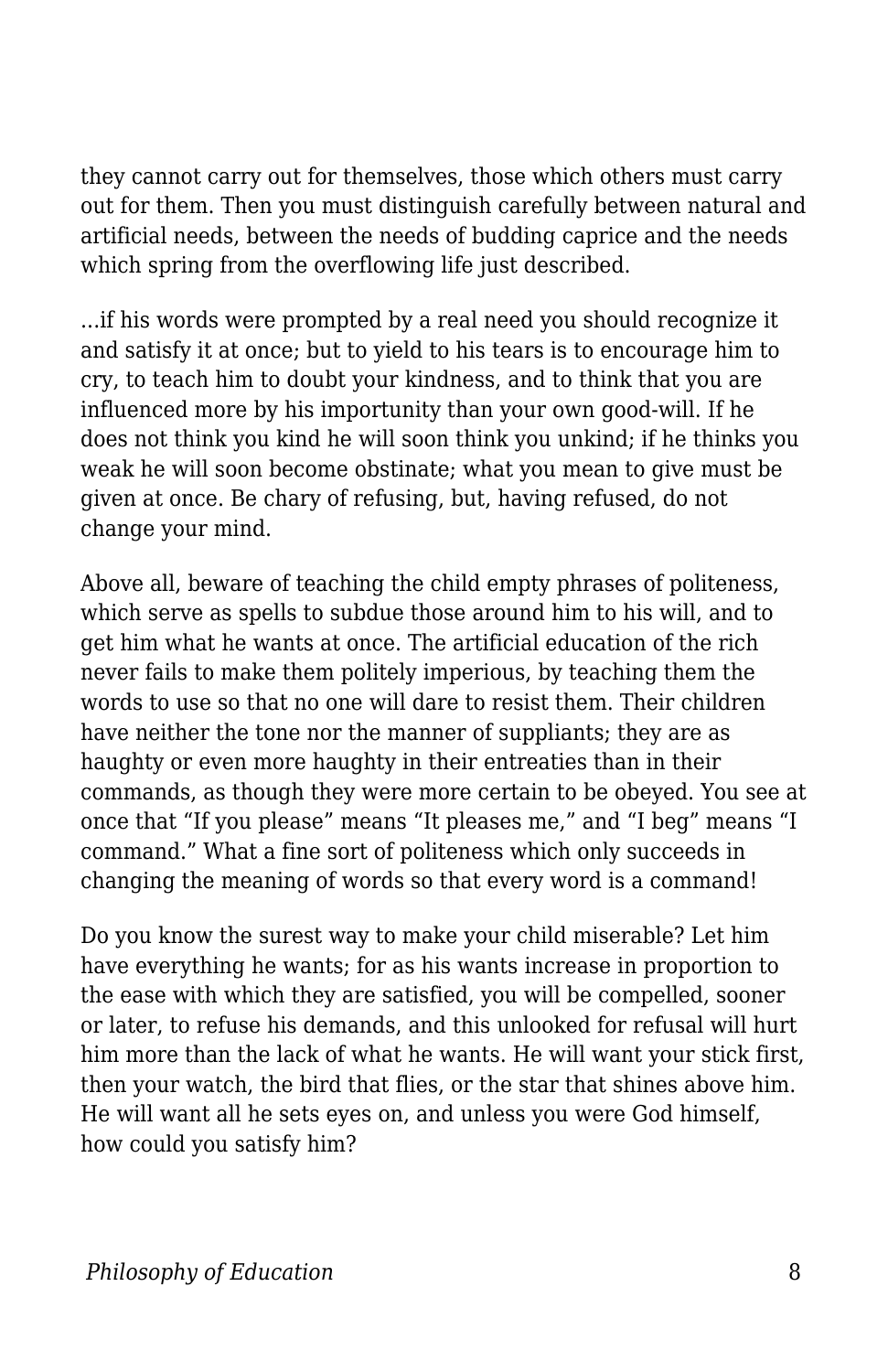Man naturally considers all that he can get as his own. In this sense Hobbes' theory is true to a certain extent: Multiply both our wishes and the means of satisfying them, and each will be master of all. The child, who has only to ask and have, thinks himself the master of the universe; he considers all men as his slaves; and when you are at last compelled to refuse, he takes your refusal as act of rebellion, for he thinks he has only to command...

How should I suppose that such a child can ever be happy? He is the slave of anger, a prey to the fiercest passions. Happy! He is a tyrant, at once the basest of slaves and the most wretched of creatures. I have known children brought up like this who expected you to knock the house down, to give them the weather-cock on the steeple, to stop a regiment on the march so that they might listen to the band; when they could not get their way they screamed and cried and would pay no attention to any one. In vain everybody strove to please them; as their desires were stimulated by the ease with which they got their own way, they set their hearts to impossibilities, and found themselves face to face with opposition and difficulty, pain and grief. Scolding, sulking, or in a rage, they wept and cried all day. Were they really so greatly favored? Weakness, combined with love of power, produces nothing but folly and suffering....

If their childhood is made wretched by these notions of power and tyranny, what of their manhood, when their relations with their fellowmen begin to grow and multiply? They are used to find everything give way to them; what a painful surprise to enter society and meet with opposition on every side, to be crushed beneath the weight of a universe which they expected to move at will. Their insolent manners, their childish vanity, only draw down upon them mortification, scorn, and mockery; they swallow insults like water; sharp experience soon teaches them that they have realized neither their position nor their strength. As they cannot do everything, they think they can do nothing. They are daunted by unexpected obstacles, degraded by the scorn of men; they become base, cowardly, and deceitful, and fall as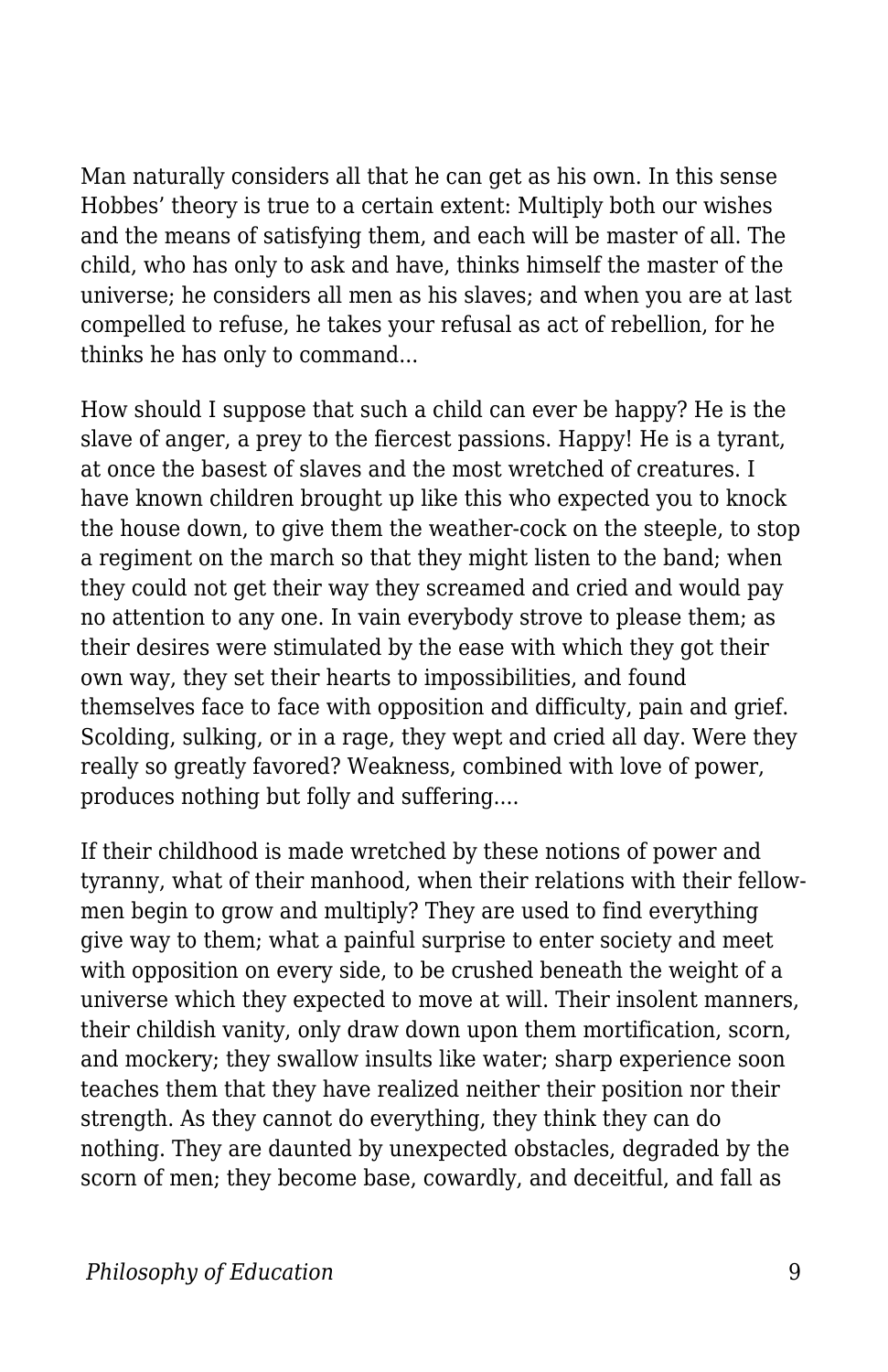far below their true level as they formerly soared above it.

Let us come back to the primitive law. Nature has made children helpless and in need of affection; did she make them to be obeyed and feared?...

If we consider childhood itself, is there anything so weak and wretched as a child, anything so utterly at the mercy of those about it, so dependent on their pity, their care, and their affection?...

...Before the age of reason it is impossible to form any idea of moral beings or social relations; so avoid, as far as may be, the use of words which express these ideas, lest the child at an early age should attach wrong ideas to them, ideas which you cannot or will not destroy when he is older....

"Reason with children" was Locke's chief maxim; it is in the height of fashion at present, and I hardly think it is justified by its results; those children who have been constantly reasoned with strike me as exceedingly silly. Of all man's faculties, reason, which is so to speak, compounded of all the rest, is the last and choicest growth, and it is this you would use for the child's early training. To make a man reasonable is the coping stone of a good education, and yet you profess to train a child through his reason! You begin at the wrong end, you make the end the means. If children understood reason they would not need education, but by talking to them from their earliest age in a language they do not understand you accustom them to be satisfied with words, to question all that is said to them, to think themselves as wise as their teachers; you train them to be argumentative and rebellious; and whatever you think you gain from motives of reason, you really gain from greediness, fear, or vanity with which you are obliged to reinforce your reasoning....

Nature would have them children before they are men. If we try to invert this order we shall produce a forced fruit immature and flavorless, fruit which will be rotten before it is ripe; we shall have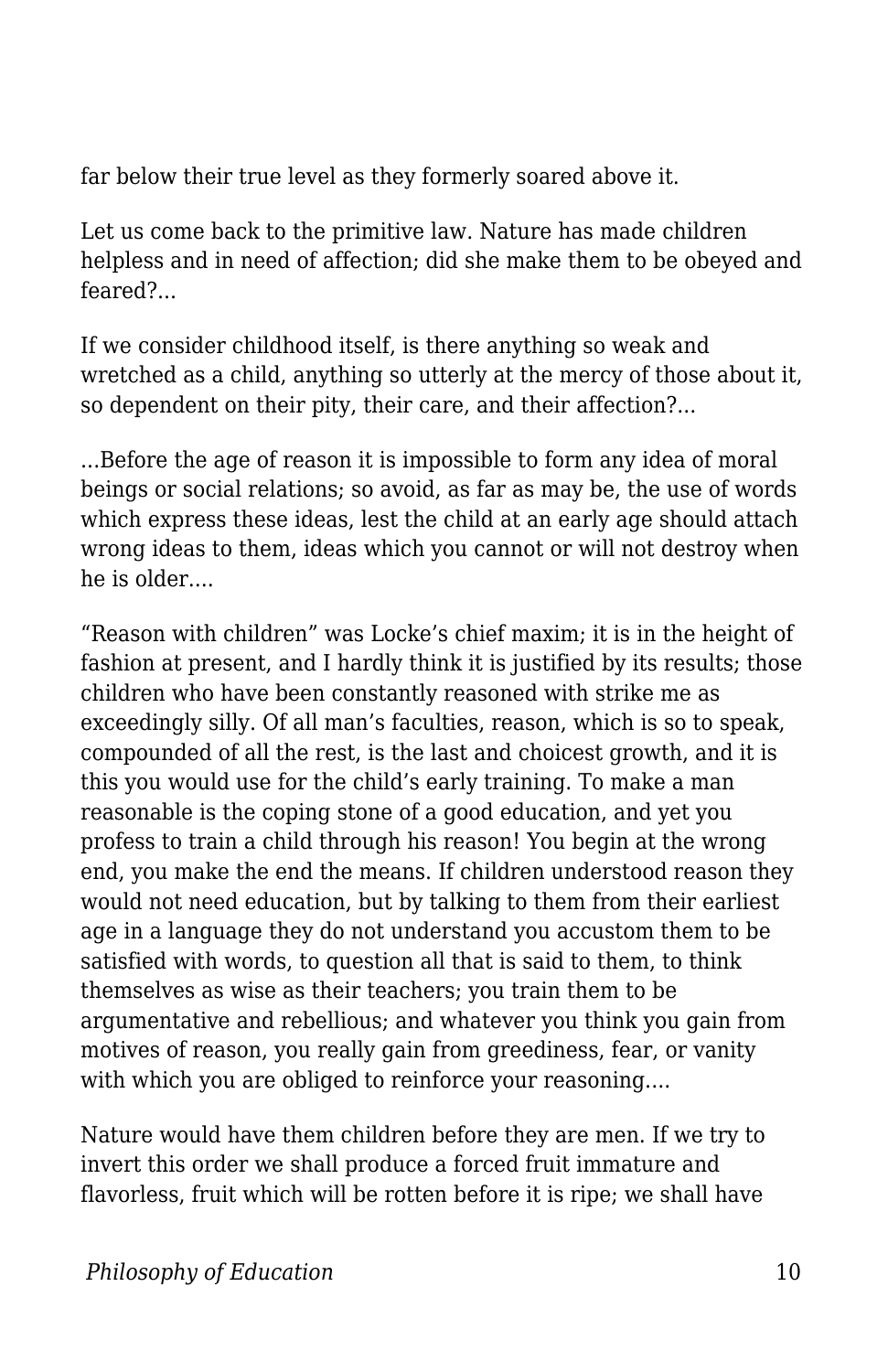young doctors and old children. Childhood has its own ways of seeing, thinking, and feeling; nothing is more foolish than to try to substitute our ways; and I should no more expect judgment in a ten-year-old child than I should expect him to be five feet high. Indeed, what use would reason be to him at that age? It is the curb of strength, and the child does not need the curb...

...Use force with children and reasoning with men; this is the natural order; the wise man needs no laws.

Treat your scholar according to his age. Put him in his place from the first, and keep him in it, so that he no longer tries to leave it. Then before he knows what goodness is, he will be practicing its chief lesson. Give him no orders at all, absolutely none. Do not even let him think that you claim any authority over him. Let him only know that he is weak and you are strong, that his condition and yours puts him at your mercy; let this be perceived, learned, and felt. Let him early find upon his proud neck, the heavy yoke which nature has imposed upon us, the heavy yoke of necessity, under which every finite being must bow. Let him find this necessity in things, not in the caprices of man; let the curb be force, not authority. If there is something he should not do, do not forbid him, but prevent him without explanation or reasoning; what you give him, give it at his first word without prayers or entreaties, above all without conditions. Give willingly, refuse unwillingly, but let your refusal be irrevocable; let no entreaties move you; let your "No," once uttered, be a wall of brass, against which the child may exhaust his strength some five or six times, but in the end he will try no more to overthrow it.

Thus you will make him patient, equable, calm, and resigned, even when he does not get all he wants; for it is in man's nature to bear patiently with the nature of things, but not with the ill-will of another. A child never rebels against, "there is none left," unless he thinks the reply is false....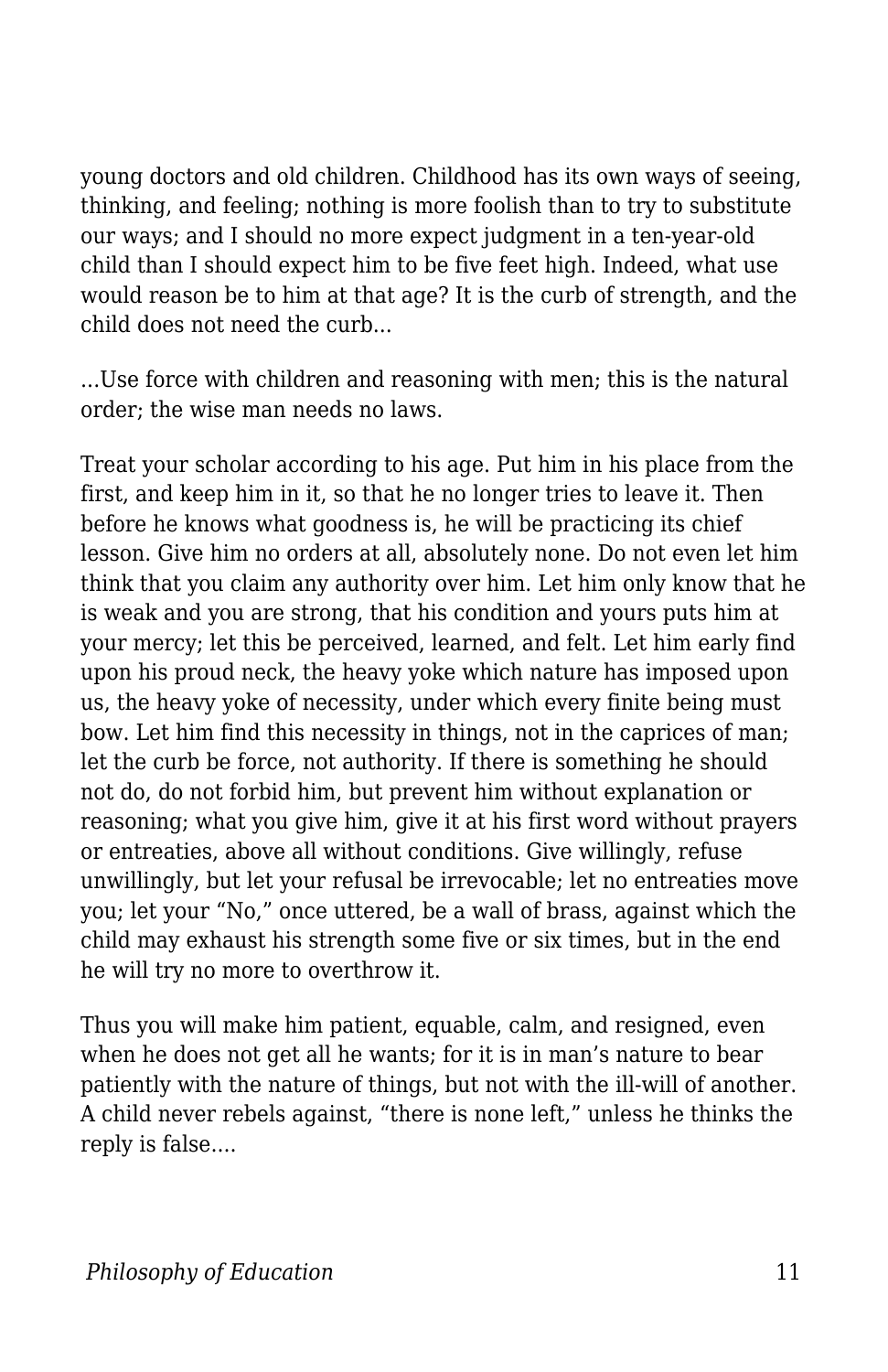Give your scholar no verbal lessons; he should be taught by experience alone; never punish him, for he does not know what it is to do wrong; never make him say, "Forgive me," for he does not know how to do you wrong. Wholly unmoral in his actions, he can do nothing morally wrong, and he deserves neither punishment nor reproof.

Already I see the frightened reader comparing this child with those of our time; he is mistaken. The perpetual restraint imposed upon your scholars stimulates their activity; the more subdued they are in your presence, the more boisterous they are as soon as they are out of your sight.

Shut up a young gentleman and a young peasant in a room; the former will have upset and smashed everything before the latter has stirred from his place. Why is that, unless that the one hastens to misuse a moment's license, while the other, always sure of freedom, does not use it rashly.

Let us lay it down as an incontrovertible rule that the first human heart, the how and why of the entrance of every vice can be traced. The only natural passion is self-love or selfishness taken in a wider sense. This selfishness is good in itself and in relation to ourselves: and as the child has no necessary relations to other people he is naturally indifferent to them; his self-love only becomes good or bad by the use made of it and the relations established by its means. Until the time is ripe for the appearance of reason, that guide of selfishness, the main thing is that the child shall do nothing because you are watching him or listening to him; in a word, nothing because of other people, but only what nature asks of him; then he will never do wrong.

I do not mean to say that he will never do any mischief, never hurt himself, never break a costly ornament if you leave it within his reach. He might do much damage without doing wrong, since wrong-doing depends on the harmful intention which will never be his. If once he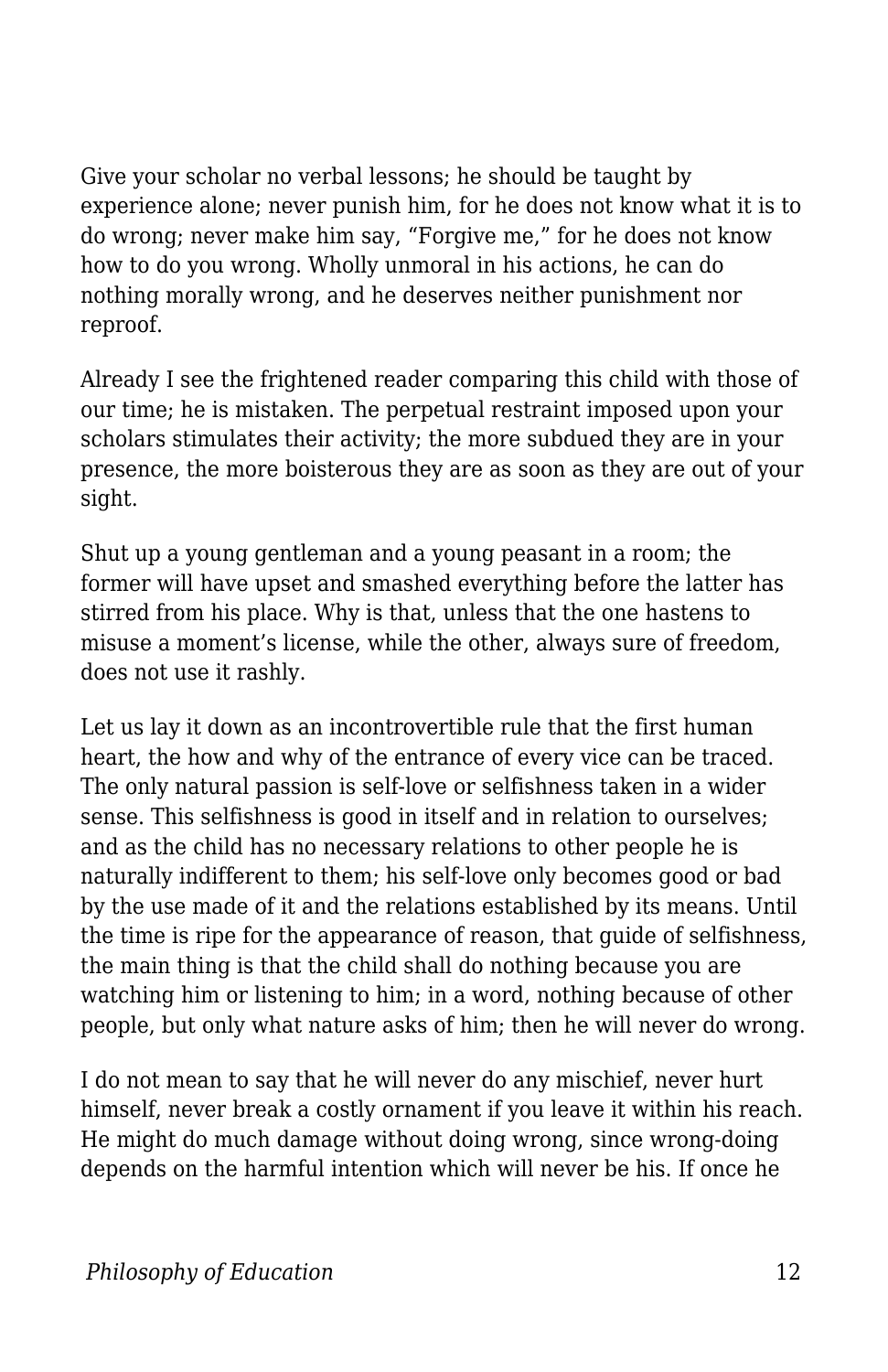meant to do harm, his whole education would be ruined; he would be almost hopelessly bad.

Let the room be furnished with plain and solid furniture; no mirrors, china, or useless ornaments. My pupil Emile, who is brought up in the country, shall have a room just like a peasant's. Why take such pains to adorn it when he will be so little in it? I am mistaken, however; he will ornament it for himself, and we shall soon see how.

But if, in spite of your precautions, the child contrives to do some damage, if he breaks some useful article, do not punish him for your carelessness, do not even scold him; let him hear no word of reproval, do not even let him see that he has vexed you; behave just as if the thing had come to pieces of itself; you may consider you have done great things if you have managed to hold your tongue.

May I venture at this point to state the greatest, the most important, the most useful rule of education? It is: Do not save time, but lose it. I hope that every-day readers will excuse my paradoxes; you cannot avoid paradox if you think for yourself, and whatever you may say I would rather fall into paradox than into prejudice. The most dangerous period in human life lies between birth and the age of twelve. It is the time when errors and vices spring up, while as yet there is no means to destroy them; when the means of destruction are ready, the roots have gone too deep to be pulled up. If the infant sprang at one bound from its mother's breast to the age of reason, the present type of education would be quite suitable, but its natural growth calls for quite a different training. The mind should be left undisturbed till its faculties have developed; for while it is blind it cannot see the torch you offer it, nor can it follow through the vast expanse of ideas a path so faintly traced by reason that the best eyes can scarcely follow it.

Therefore the education of the earliest years should be merely negative. It consists, not in teaching virtue or truth, but in preserving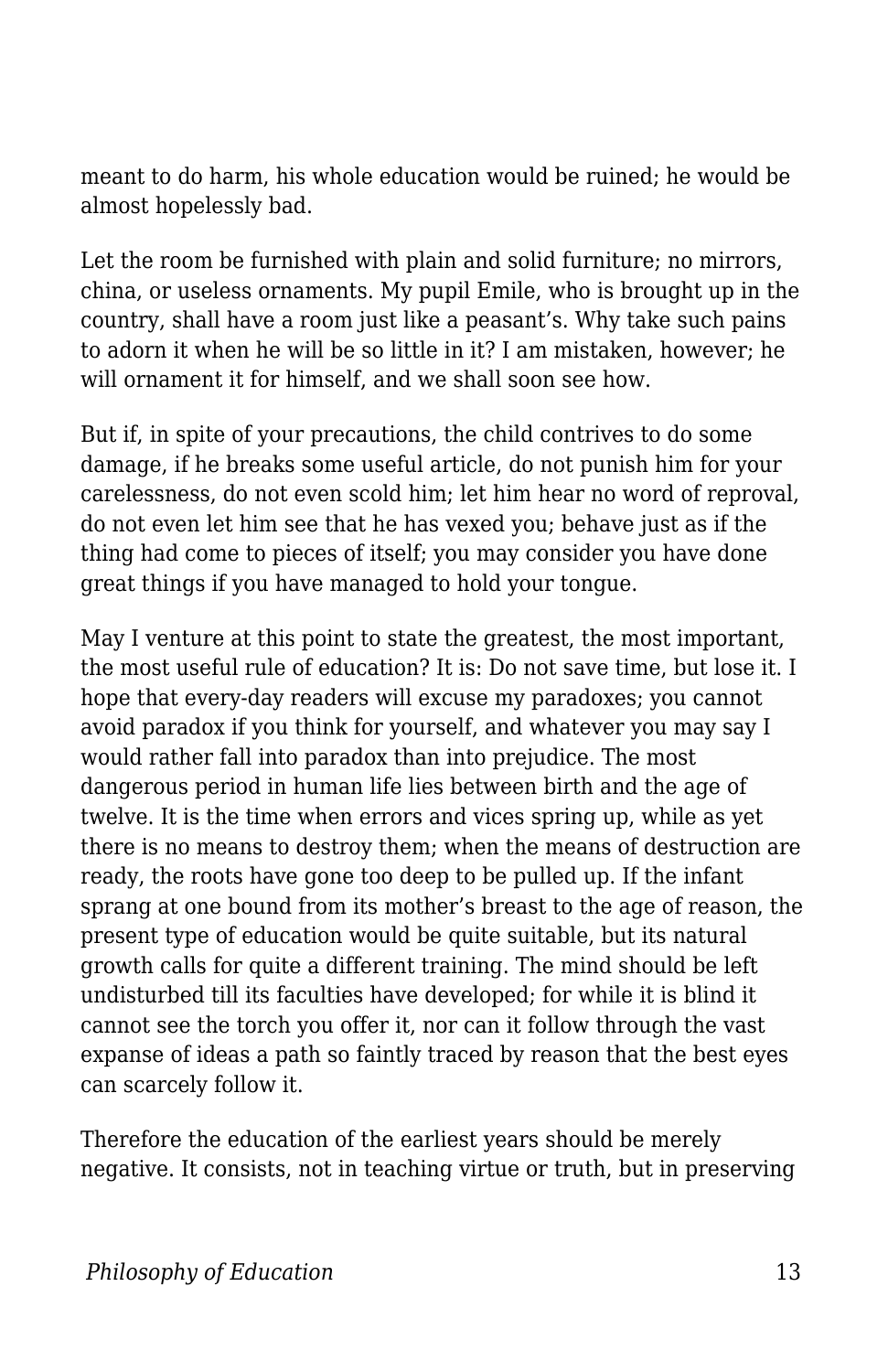the heart from vice and from the spirit of error. If only you could let well alone, and get others to follow your example; if you could bring your scholar to the age of twelve strong and healthy, but unable to tell his right hand from his left, the eyes of his understanding would be open to reason as soon as you began to teach him. Free from prejudices and free from habits, there would be nothing in him to counteract the effects of your labors. In your hands he would soon become the wisest of men; by doing nothing to begin with, you would end with a prodigy of education. Reverse the usual practice and you will almost always do right.

If reason is always connected with disagreeable matters, you make it distasteful to him, you discredit it at an early age in a mind not yet ready to understand it. Exercise his body, his limbs, his senses, his strength, but keep his mind idle as long as you can. Distrust all opinions which appear before the judgment to discriminate between them.

You have achieved much, you approach the boundary without loss. Leave childhood to ripen in your children. In a word, beware of giving anything they need today if it can be deferred without danger to tomorrow.

...Oh, wise man, take time to observe nature; watch your scholar well before you say a word to him; first leave the germ of his character free to show itself, do not constrain him in anything, the better to see him as he really is. Do you think this time of liberty is wasted? On the contrary, your scholar will be the better employed, for this is the way you yourself will learn not to lose a single moment when time is of more value. If, however, you begin to act before you know what to do, you act at random; you may make mistakes, and must retrace your steps; your haste to reach your goal will only take you further from it. Do not imitate the miser who loses much lest he should lose a little. Sacrifice a little time in early childhood, and it will be repaid you with usury when your scholar is older. The wise physician does not hastily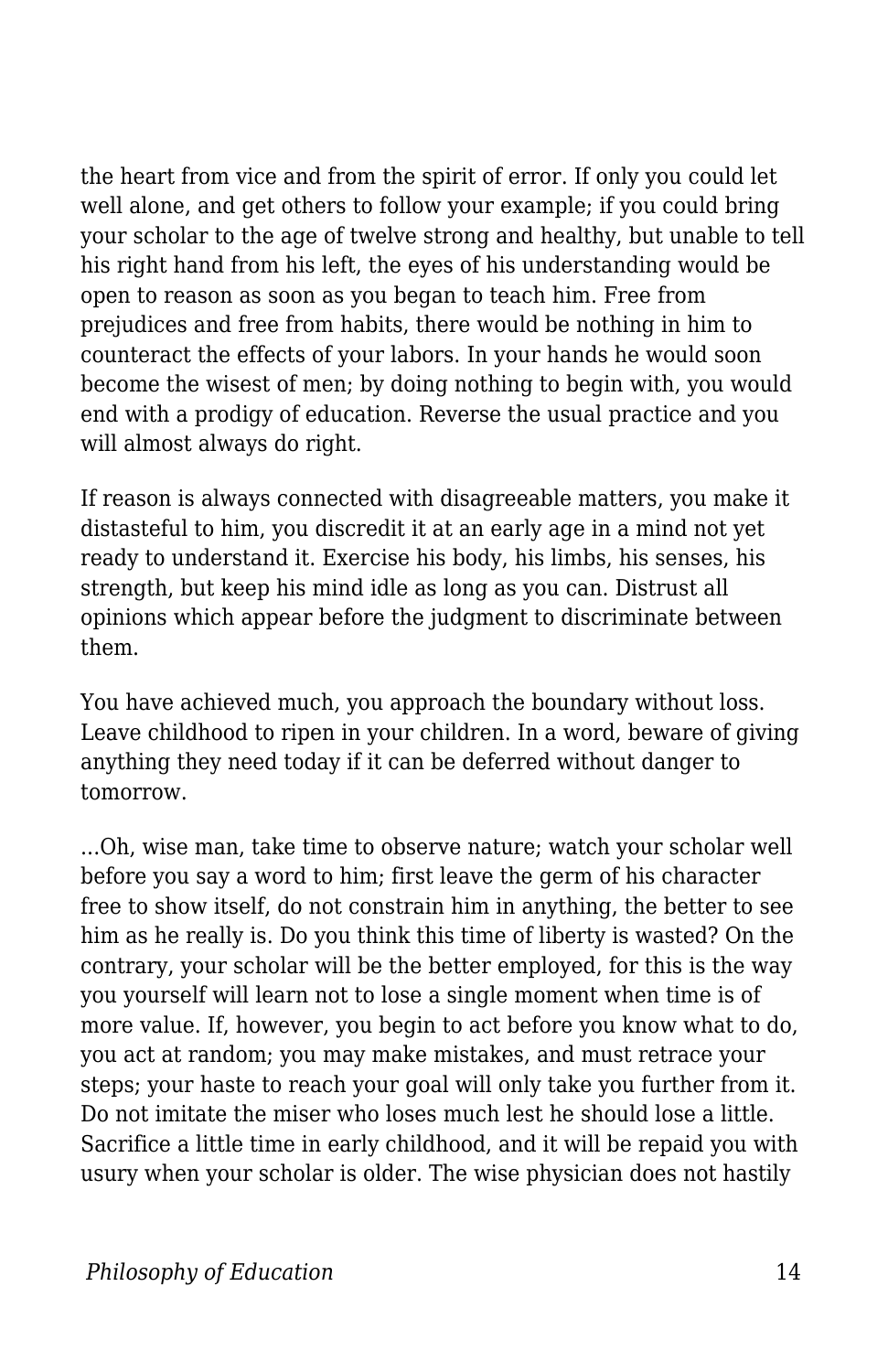give prescriptions at first sight, but he studies the constitution of the sick man before he prescribes anything; the treatment is begun later, but the patient is cured, while the hasty doctor kills him.

Remember you must be a man yourself before you try to train a child; you yourself must set the pattern he shall copy. While the child is still unconscious there is time to prepare his surroundings, so that nothing shall strike his eye but what is fit for his sight.... You will not be master of the child if you cannot control every one about him; and this authority will never suffice unless it rests upon respect for your goodness....Do not give alms alone, give charity; works of mercy do more than money for the relief of suffering; love others and they will love you; serve them and they will serve you; be their brother and they will be your children.

This is one reason why I want to bring up Emile in the country,...far from the vile morals of the town, whose gilded surface makes them seductive and contagious to children.... In the village a tutor will have much more control over the things he wishes to show the child.

...With your endless preaching, moralizing, and pedantry, for one idea you give your scholars, believing it to be good, you give them twenty more which are good for nothing; you are full of what is going on in your own minds, and you fail to see the effect you produce on theirs... Zealous teachers, be simple, sensible, and reticent; be in no hurry to act unless to prevent the actions of others. Again and again I say, reject, if it may be, a good lesson for fear of giving a bad one. Beware of playing the tempter in this world, which nature intended as an earthly paradise for men, and do not attempt to give the innocent child the knowledge of good and evil; since you cannot prevent the child learning by what he sees outside himself, restrict your own efforts to impressing those examples on his mind in the form best suited for him.

The explosive passions produce a great effect upon the child when he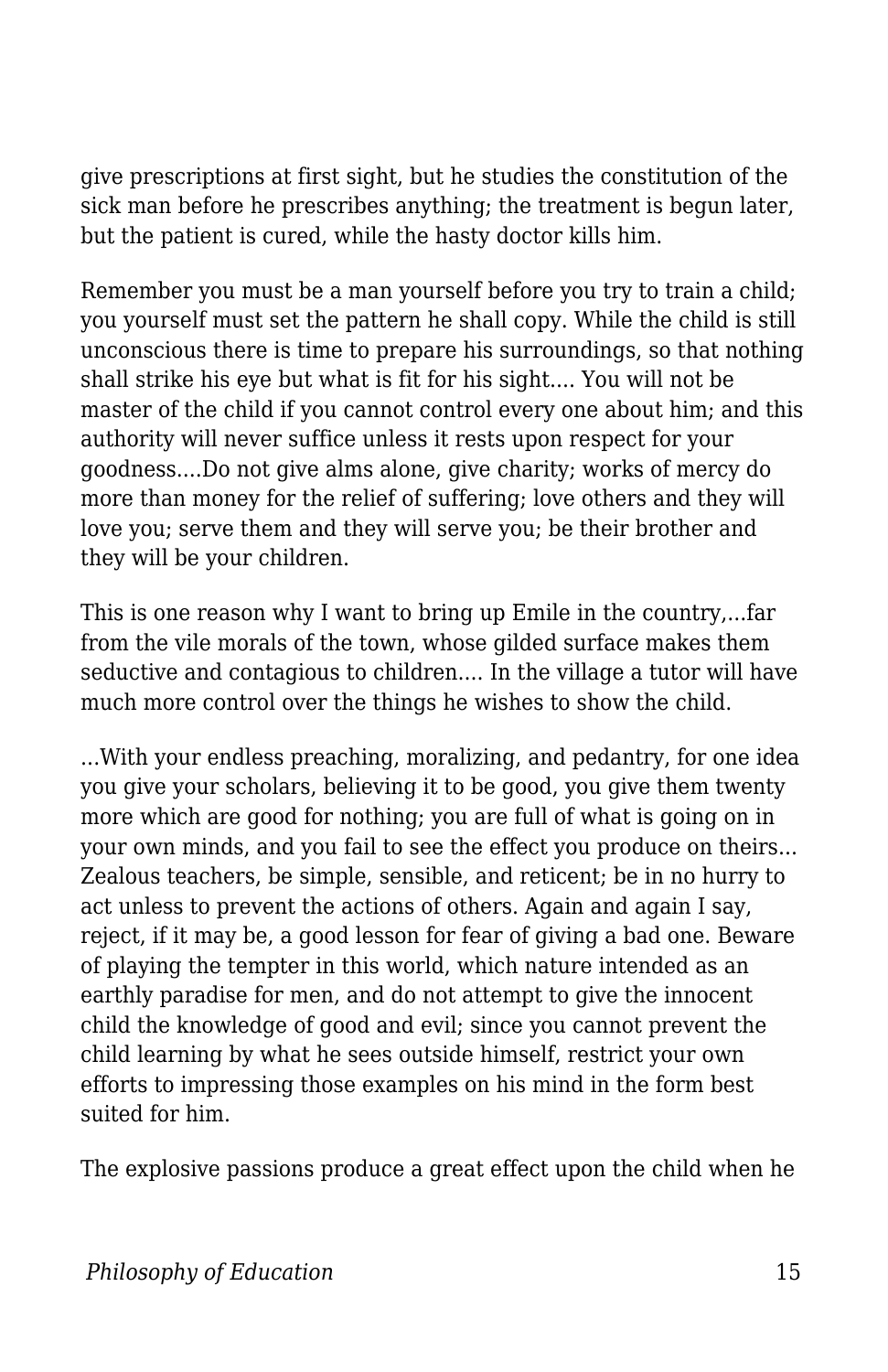sees them; their outward expression is very marked; he is struck by this and his attention is arrested. Anger especially is so noisy in its rage that it is impossible not to perceive it if you are within reach.... If it happens that you yourself in a moment's heat depart from the calm and self-control which you should aim at, do not try to conceal your fault, but tell him frankly, with a gentle reproach, "My dear, you have hurt me."... I cannot repeat too often that to control the child one must often control oneself.

I think it is impossible to train a child up to the age of twelve in the midst of society, without giving him some idea of the relations between one man and another, and of the morality of human actions. It is enough to delay the development of these ideas as long as possible, and when they can no longer be avoided to limit them to present needs, so that he may neither think himself master of everything nor do harm to others without knowing or caring....

Our first duties are to ourselves; our first feelings are centered on self; all our instincts are at first directed to our own preservation and our own welfare. Thus the first notion of justice springs not from what we owe to others, but from what is due to us. Here is another error in popular methods of education. If you talk to children of their duties, and not of their rights, you are beginning at the wrong end, and telling them what they cannot understand, what cannot be of any interest to them... "A child never attacks people, only things; and he soon learns by experience to respect those older and stronger than himself. Things, however, do not defend themselves. Therefore the first idea he needs is not that of liberty but of property, and that he may get this idea he must have something of his own." It is useless to enumerate his clothes, furniture, and playthings; although he uses these he knows not how or why he has come by them. To tell him they were given him is little better, for giving implies having...

We must therefore go back to the origin of property, for that is where the first idea of it must begin. The child, living in the country, will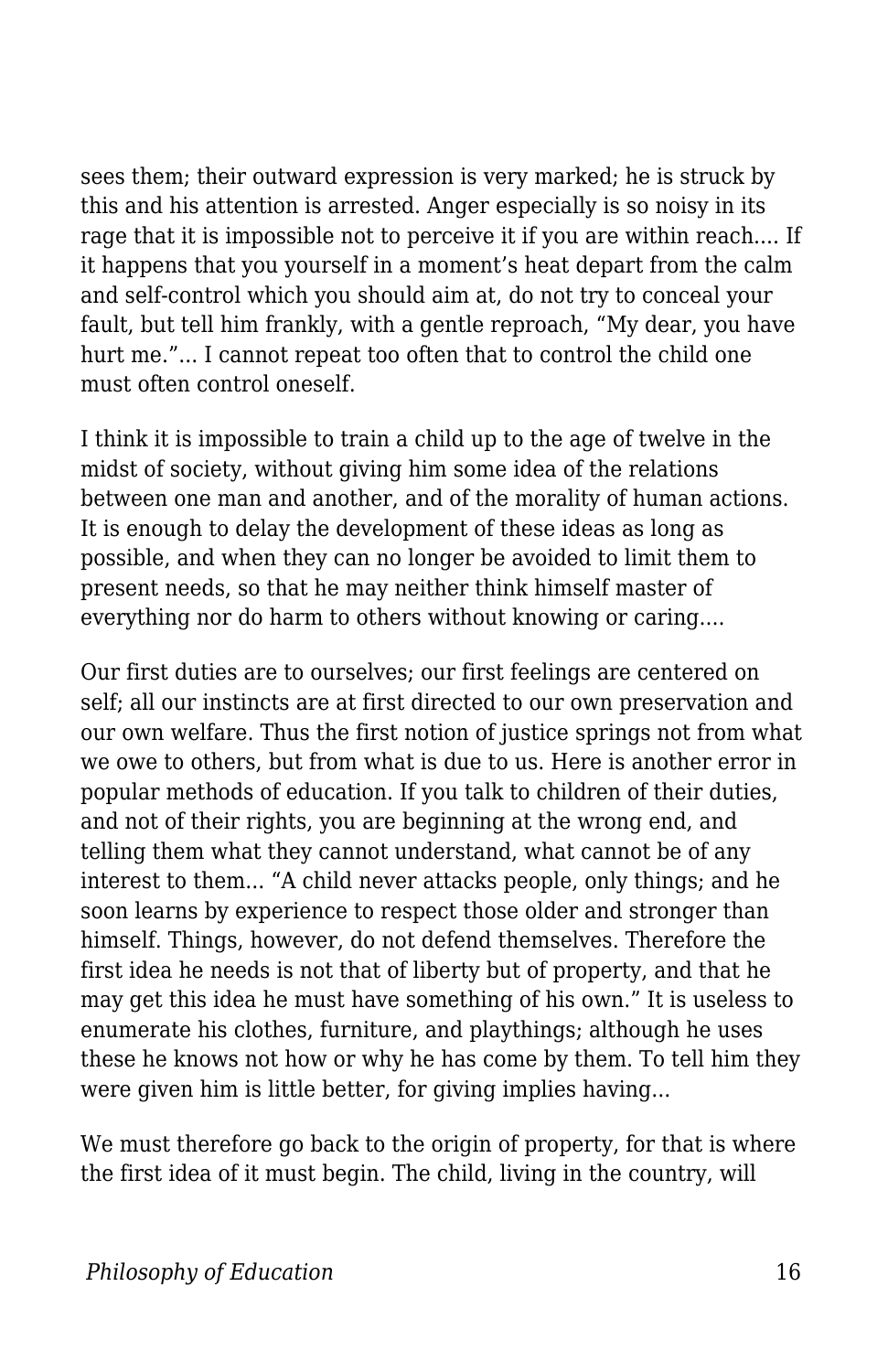have got some idea of field work; eyes and leisure suffice for that, and he will have both. In every age, and especially in childhood, we want to create, to copy, to produce, to give all the signs of power and activity. He will hardly have seen the gardener at work twice, sowing, planting, and growing vegetables, before he will want to garden himself.

According to the principles I have already laid down, I shall not thwart him; on the contrary, I shall approve of his plan, share his hobby, and work with him, not for his pleasure but my own; at least, so he thinks; I shall be his under-gardener, and dig the ground for him till his arms are strong enough to do it; he will take possession of it by planting a bean... We water the beans every day, we watch them coming up with the greatest delight. Day by day I increase this delight by saying, "Those belong to you." To explain what that word "belong" means, I show him how he has given his time, his labor, and his trouble, his very self to it; that in this ground there is a part of himself which he can claim against all the world, as he could withdraw his arm from the hand of another who wanted to keep it against his will.

One fine day he hurries up with his watering-can in his hand. What a scene of woe! Alas! all the beans are pulled up, the soil is dug over, you can scarcely find the place. Oh! what has become of my labor, my work, the beloved fruits of my care and effort? Who has stolen my property? Who has taken my beans? The young heart revolts; the first feeling of injustice brings its sorrow and bitterness; tears come in torrents, the unhappy child fills the air with cries and groans. I share his sorrow and anger; we look around us, we make inquiries. At last we discover that the gardener did it. We send for him.

But we are greatly mistaken. The gardener, hearing our complaint, begins to complain louder than we:--

What, gentlemen, was it you who spoilt my work! I had sown some Maltese melons; the seed was given me as something quite out of the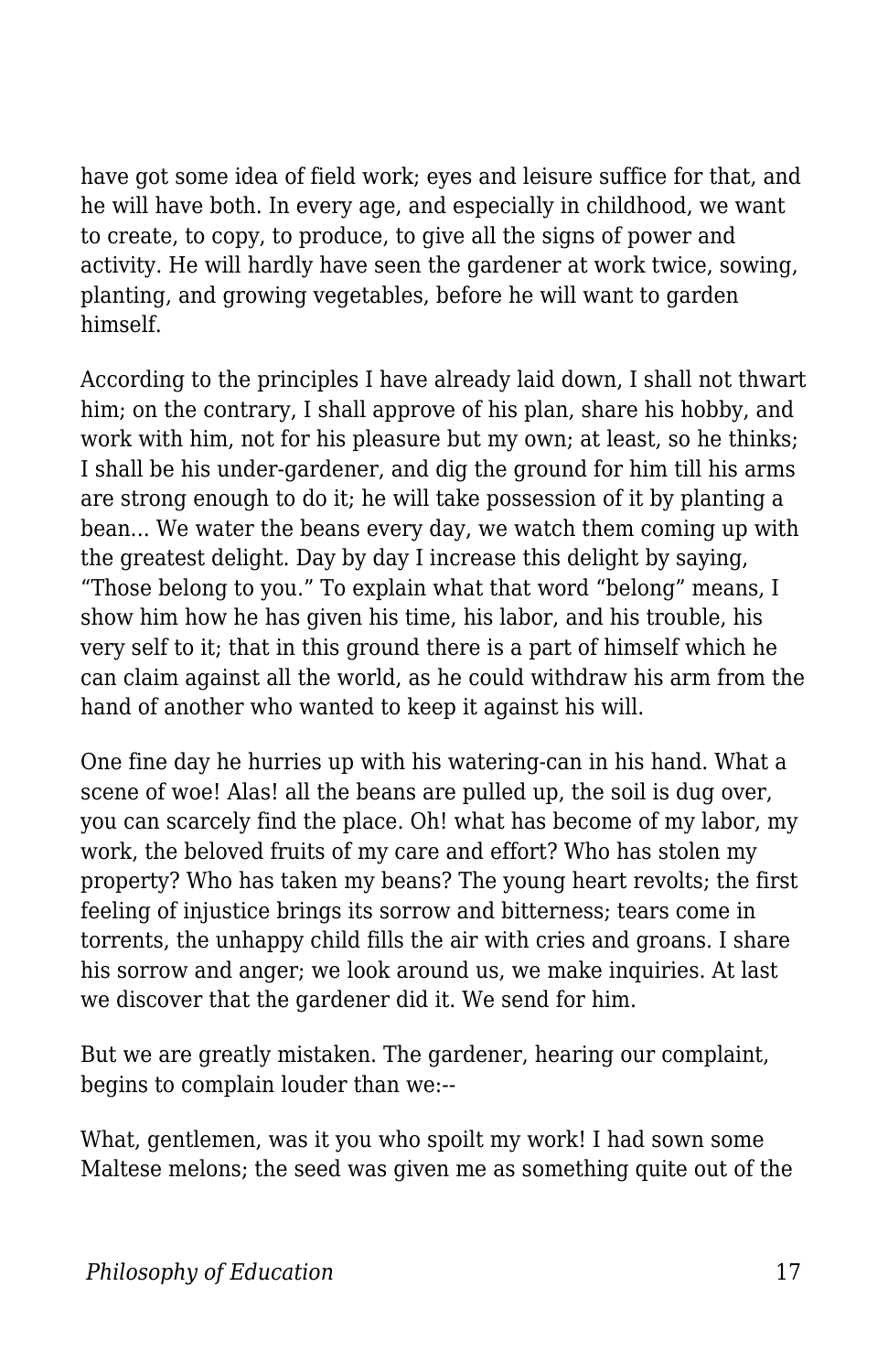common, and I meant to give you a treat when they were ripe; but you have planted your miserable beans and destroyed my melons, which were coming up so nicely, and I can never get any more. You have behaved very badly to me and you have deprived yourselves of the pleasure of eating most delicious melons.

Jean Jacques. My poor Robert, you must forgive us. You had given your labor and your pains to it. I see we were wrong to spoil your work, but we will send to Malta for some more seed for you, and we will never dig the ground again without finding out if some one else has been beforehand with us.

Robert. Well, gentlemen, you need not trouble yourselves, for there is no more waste ground. I dig what my father tilled; every one does the same... No one meddles with his neighbor's garden; every one respects other people's work so that his own may be safe.

Emile. But I have not a garden.

Robert. I don't care; if you spoil mine I won't let you walk in it, for you see I do not mean to lose my labor.

Jean Jacques. Could not we suggest an arrangement with this kind Robert? Let him give my young friend and myself a corner of his garden to cultivate, on condition that he has half the crop.

Robert. You may have it free. But remember I shall dig up your beans if you touch my melons.

In this attempt to show how a child may be taught certain primitive ideas we see how the notion of property goes back naturally to the right of the first occupier to the results of his work. That is plain and simple, and quite within the child's grasp. From that to the rights of property and exchange there is but a step, after which you must stop short.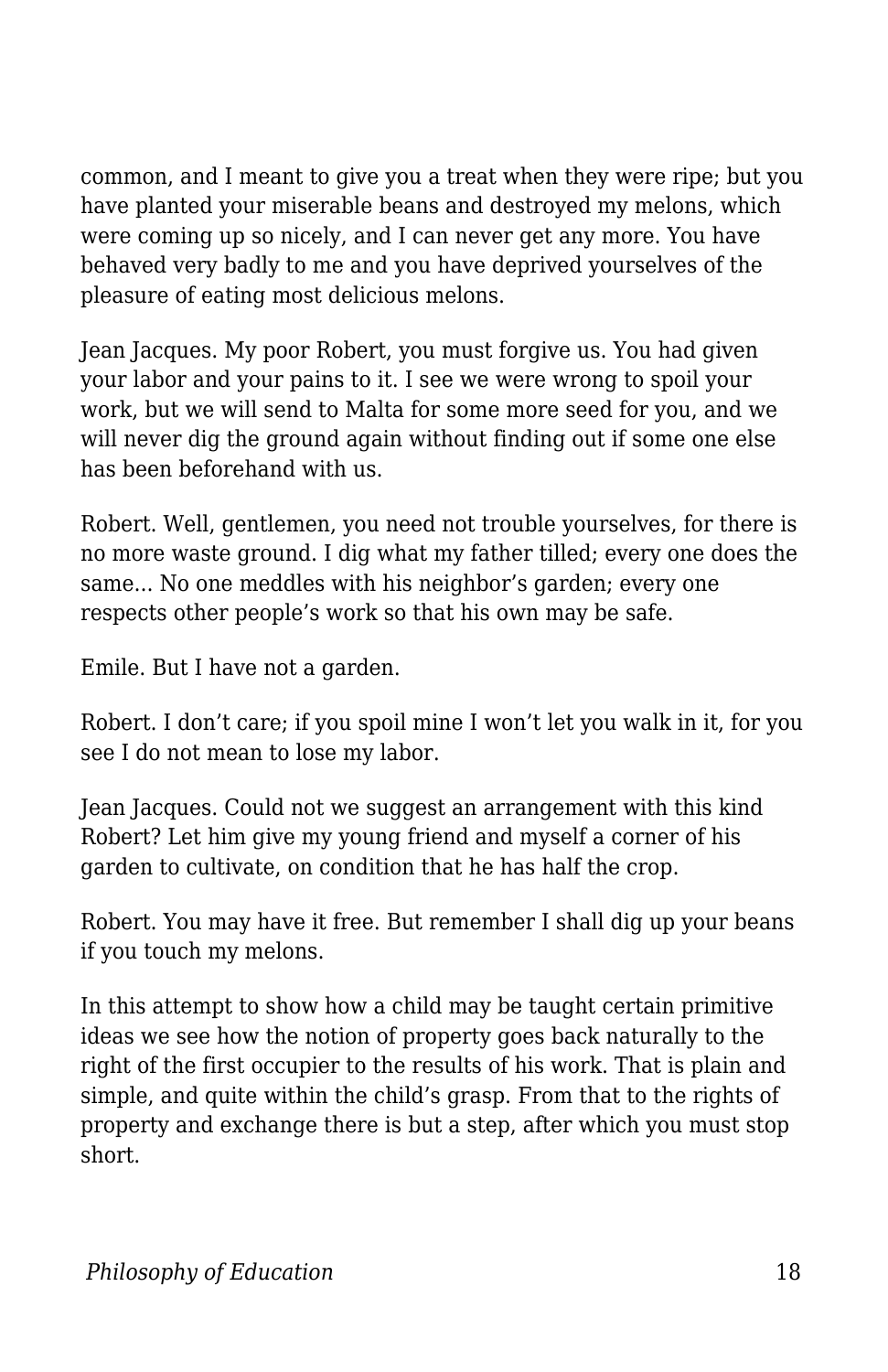You also see that an explanation which I can give in writing in a couple of pages may take a year in practice, for in the course of moral ideas we cannot advance too slowly, nor plant each step too firmly. Young teacher, pray consider this example, and remember that your lessons should always be in deeds rather than words, for children soon forget what they say or what is said to them, but not what they have done nor what has been done to them....

Your ill-tempered child destroys everything he touches. Do not vex yourself; put anything he can spoil out of his reach. He breaks the things he is using; do not be in a hurry to give him more; let him feel the want of them. He breaks the windows of his room; let the wind blow upon him night and day, and do not be afraid of his catching cold; it is better to catch cold than to be reckless. Never complain of the inconvenience he causes you, but let him feel it first. At last you will have the windows mended without saying anything. He breaks them again; then change your plan; tell him dryly and without anger, "The windows are mine, I took pains to have them put in, and I mean to keep them safe." Then you will shut him up in a dark place without a window. At this unexpected proceeding he cries and howls; no one heeds. Soon he gets tired and changes his tone; he laments and sighs; a servant appears, the rebel begs to be let out. Without seeking any excuse for refusing, the servant merely says, "I, too, have windows to keep." and goes away. At last, when the child has been there several hours, long enough to get very tired of it, long enough to make an impression on his memory, some one suggests to him that he should offer to make terms with you, so that you may set him free and he will never break windows again. That is just what he wants. He will send and ask you to come and see him; you will come, he will suggest his plan, and you will agree to it at once, saying, "That is a very good idea; it will suit us both; why didn't you think of it sooner?" Then without asking for any affirmation or confirmation of his promise, you will embrace him joyfully and take him back at once to his own room, considering this agreement as sacred as if he had confirmed it by a formal oath...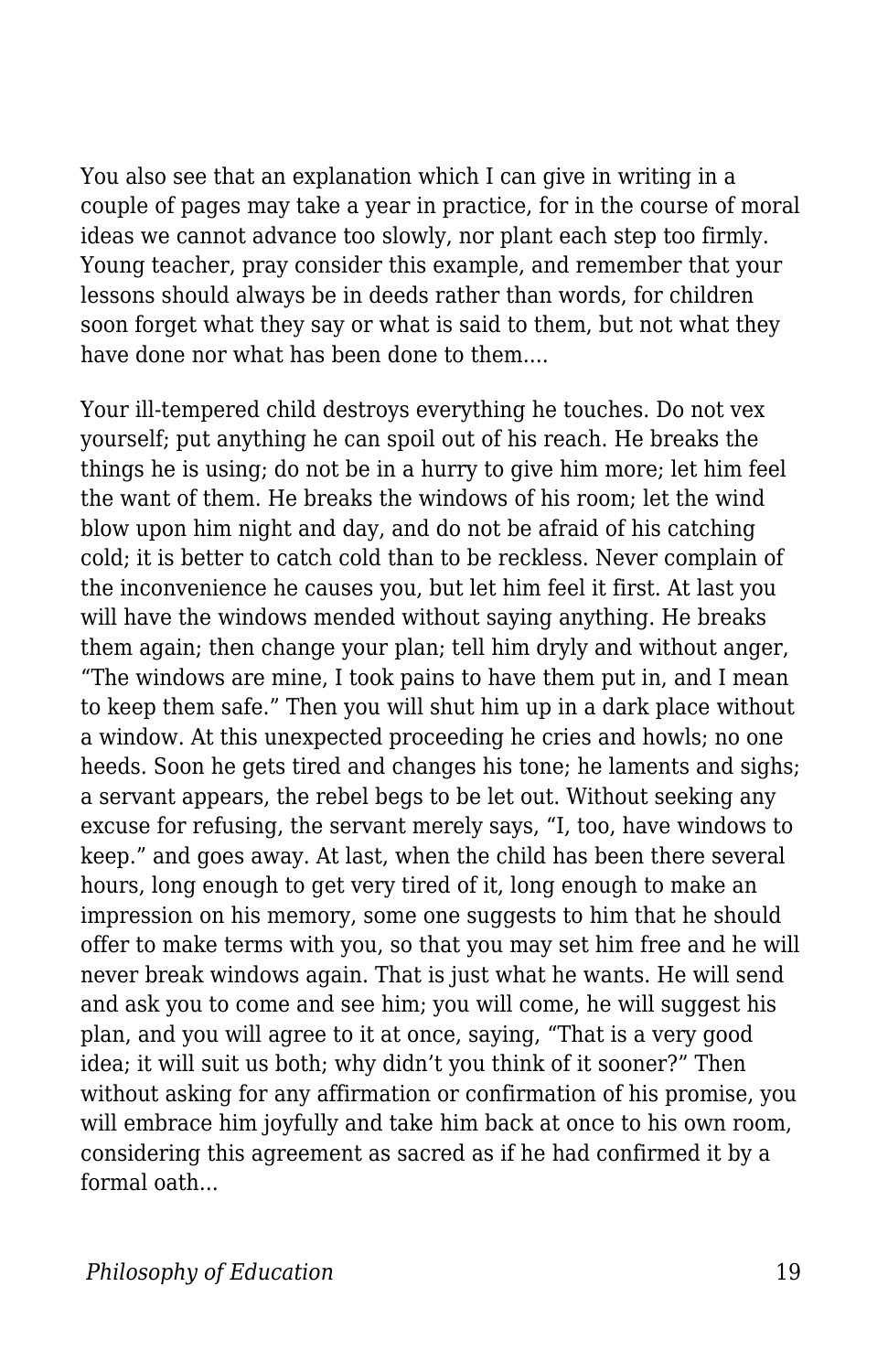We are now in the world of morals, the door to vice is open. Deceit and falsehood are born along with conventions and duties. As soon as we can do what we ought not to do, we try to hide what we ought not to have done. ...we naturally take refuge in concealment and falsehood. As we have not been able to prevent vice, we must punish it. The sorrows of life begin with its mistakes.

I have already said enough to show that children should never receive punishment merely as such; it should always come as the natural consequence of their fault. Thus you will not exclaim against their falsehood, you will not exactly punish them for lying, but you will arrange that all the ill effects of lying, such as not being believed when we speak the truth, or being accused of what we have not done in spite of our protests, shall fall on their heads when they have told a lie...

He who feels the need of help from others, he who is constantly experiencing their kindness, has nothing to gain by deceiving them... It is therefore plain that lying with regard to actual facts is not natural to children, but lying is made necessary by the law of obedience; since obedience is disagreeable, children disobey as far as they can in secret, and the present good of avoiding punishment or reproof outweighs the remoter good of speaking the truth. Under a free and natural education why should your child lie? What has he to conceal from you? You do not thwart him, you do not punish him, you demand nothing from him. Why should he not tell everything to you as simply as to his little playmate?... Moreover all promises made by children are in themselves void; when they pledge themselves they do not know what they are doing, for their narrow vision cannot look beyond the present... If he could escape a whipping or get a packet of sweets by promising to throw himself out of the window tomorrow, he would promise on the spot.

Children's lies are therefore entirely the work of their teachers, and to teach them to speak the truth is nothing less than to teach them the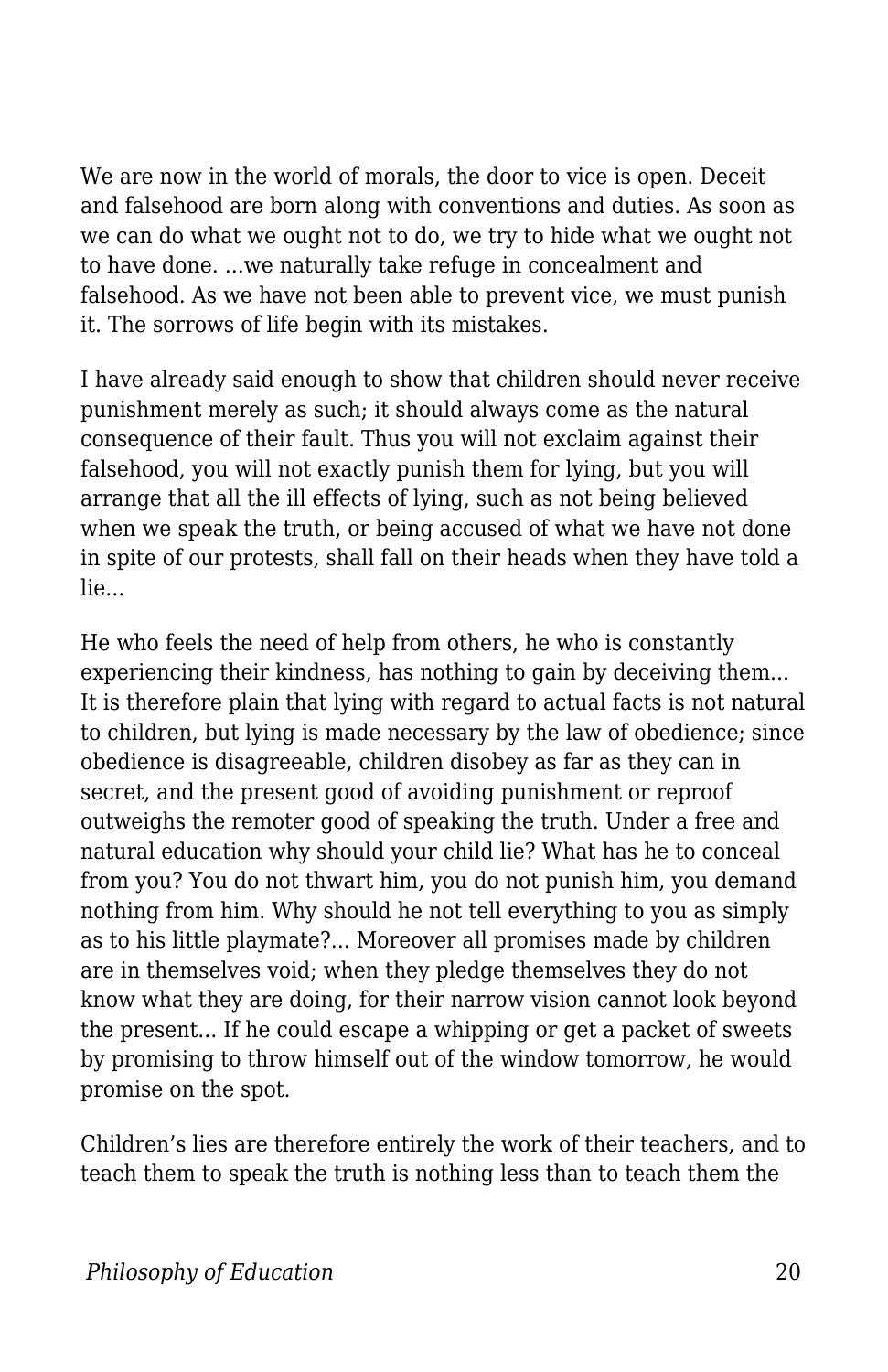art of lying... We, who only give our scholars lessons in practice, who prefer to have them good rather than clever, never demand the truth lest they should conceal it, and never claim any promise lest they should be tempted to break it.... I feel almost certain that Emile will not know for many years what it is to lie, and that when he does find out, he will be astonished and unable to understand what can be the use of it... Would you have him keep his promise faithfully, be moderate in your claims upon him.

The detailed treatment I have just given to lying may be applied in many respects to all the other duties imposed upon children, whereby these duties are made not only hateful but impracticable. For the sake of a show of preaching virtue you make them love every vice; you instill these views by forbidding them. Would you have them pious, you take them to church till they are sick of it; you teach them to gabble prayers until they long for the happy time when they will not have to pray to God. To teach them charity you make them give alms as if you scorned to give yourself. It is not the child, but the master, who should give; however much he loves his pupil he should vie with him for this honor; he should make him think that he is too young to deserve it. Alms-giving is the deed of a man who can measure the worth of his gift and the needs of his fellowmen. The child, who knows nothing of these, can have no merit in giving; he gives without kindness; he is almost ashamed to give, for, to judge by your practice and his own, he thinks it is only children who give, and that there is no need for charity when we are grown up...

I have scarcely seen generosity in children except to get back again. "Arrange things," says Locke, "so that experience may convince them that the most generous giver gets the biggest share." That is to make the child superficially generous but really greedy...

Teachers, have done with these shams; be good and kind; let your example sink into your scholar's memories till they are old enough to take it to heart. Rather than hasten to demand deeds of charity from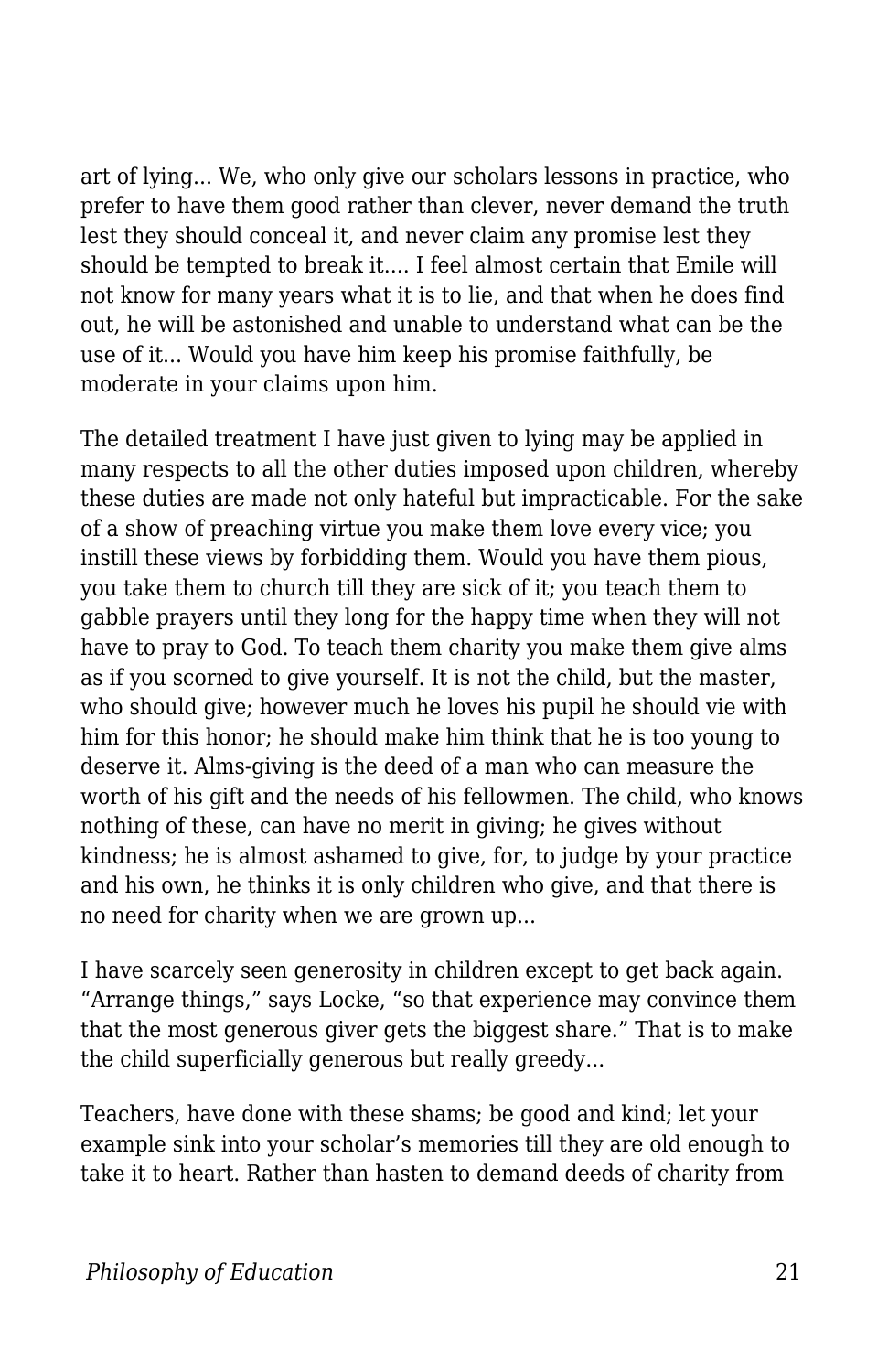my pupil I prefer to perform such deeds in his presence, even depriving him of the means of imitating me, as an honor beyond his years...

I know that all these imitative virtues are only the virtues of a monkey, and that a good action is only morally good when it is done as such and not because of others. But at an age when the heart does not yet feel anything, you must make children copy the deeds you wish to grow into habits, until they can do them with understanding and for the love of what is good. Man imitates, as do the beasts. The love of imitating is well regulated by nature; in society it becomes a vice.... Imitation has its roots in our desire to escape from ourselves. If I succeed in my undertaking, Emile will certainly have no such wish...

Examine your rules of education; you will find them all topsy-turvy, especially in all that concerns virtue and morals. The only moral lesson which is suited for a child--the most important lesson for every time of life-- is this: "Never hurt anybody." The very rule of well-doing, if not subordinated to this rule, is dangerous, false, and contradictory...

If you want to say something clever, you have only to talk long enough... The finest thoughts may spring from a child's brain, or rather the best words may drop from his lips, just as diamonds of great worth may fall into his hands, while neither the thoughts nor the diamonds are his own; at that age neither can be really his. The child's sayings do not mean to him what they mean to us, the ideas he attaches to them are different...

Hold childhood in reverence, and do not be in any hurry to judge it for good or ill. Leave exceptional cases to show themselves, let their qualities be tested and confirmed, before special methods are adopted. Give nature time to work before you take over her business, lest you interfere with her dealings. You assert that you know the value of time and are afraid to waste it. You fail to perceive that it is a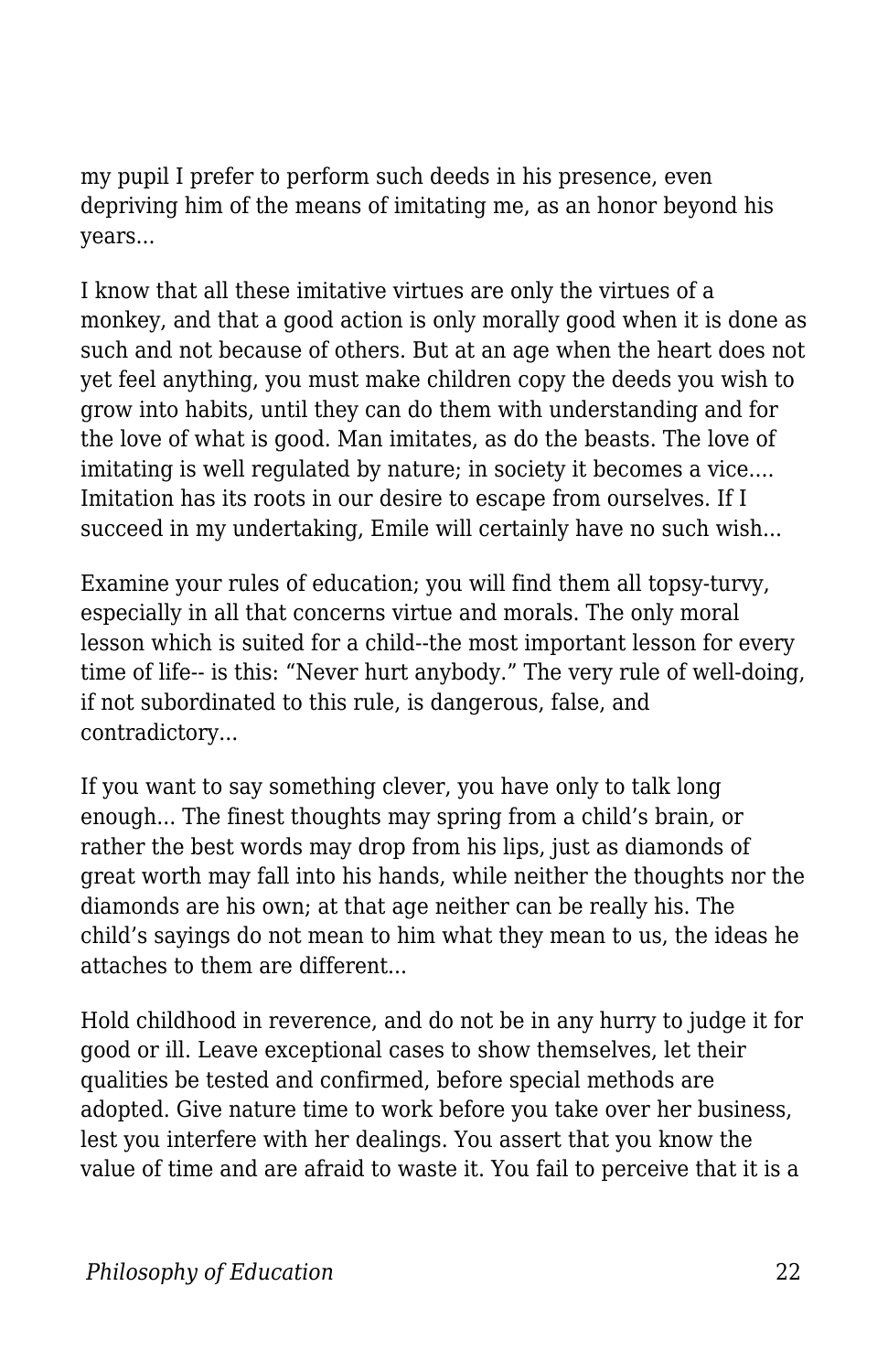greater waste of time to use it ill than to do nothing, and that a child ill taught is further from virtue than a child who has learnt nothing at all. You are afraid to see him spending his early years doing nothing. What! is it nothing to be happy, nothing to run and jump all day? He will never be so busy again all his life long.... Do not be afraid, therefore, of this so-called idleness. What would you think of a man who refused to sleep lest he should waste part of his life? You would say, "He is mad; he is not enjoying his life, he is robbing himself of part of it; to avoid sleep he is hastening his death." Remember that these two causes are alike, and that childhood is the sleep of reason.

The apparent ease with which children learn is their ruin. You fail to see that this very facility proves that they are not learning. Their shining, polished brain reflects, as in a mirror, the things you show them, but nothing sinks in. The child remembers the words and the ideas are reflected back; his hearers understand them, but to him they are meaningless...

I am far from thinking, however, that children have no sort of reason. On the contrary, I think they reason very well with regard to things that affect their actual and sensible well-being. But people are mistaken as to the extent of their information, and they attribute to them knowledge they do not possess, and make them reason about things they cannot understand...

You will be surprised to find that I reckon the study of languages among the useless lumber of education; but you must remember that I am speaking of the studies of the earliest years, and whatever you may say, I do not believe any child under twelve or fifteen ever really acquired two languages... To acquire two languages he must be able to compare their ideas, and how can be compare ideas he can barely understand? Everything may have a thousand meanings to him, but each idea can only have one form, so he can only learn one language. You assure me he learns several languages; I deny it. I have seen those little prodigies who are supposed to speak half a dozen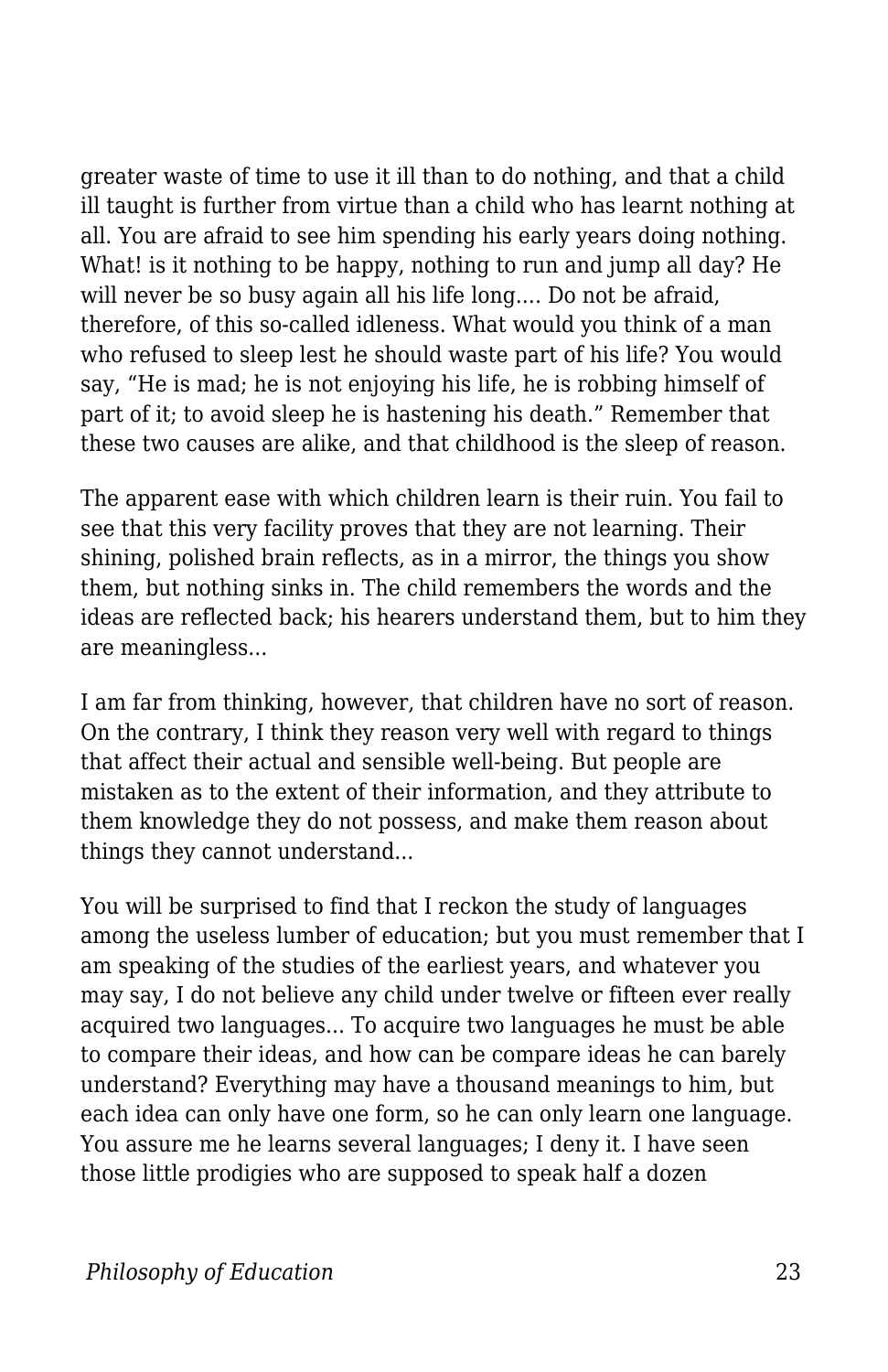languages. I have heard them, speak first in German, then in Latin, French, or Italian; true, they used half a dozen different vocabularies, but they always spoke German. In a word, you may give children as many synonyms as you like; it is not their language but their words that you change; they will never have but one language...

In any study whatsoever the symbols are of no value without the idea of the things symbolized. Yet the education of the child is confined to those symbols, while no one ever succeeds in making him understand the thing signified. You think you are teaching what the world is like; he is only learning the map; he is taught the names of towns, countries, rivers, which have no existence for him except on the paper before him. I remember seeing a geography somewhere which began with: "What is the world?"-- "A sphere of cardboard." That is the child's geography. I maintain that after two years' work with the globe and cosmography, there is not a single ten-year-old child who could find his way from Paris to Saint Denis by the help of the rules he has learnt...

It is a still more ridiculous error to set them to study history which is considered within their grasp because it is merely a collection of facts. But what is meant by this word "fact"? Do you think the relations which determine the facts of history are so easy to grasp that the corresponding ideas are easily developed in the child's mind? ...this study, robbed of all that makes it interesting, gives you neither pleasure nor information.

If children have no knowledge of words, there is no study that is suitable for them. If they have no real ideas they have no real memory, for I do not call that a memory which only recalls sensations. What is the use of inscribing on their brains a list of symbols which mean nothing to them? They will learn the symbols when they learn the things signified; why give them the useless trouble of learning them twice over?.. Men may be taught by fables; children require the naked truth. All children learn La Fontaine's fables, but not one of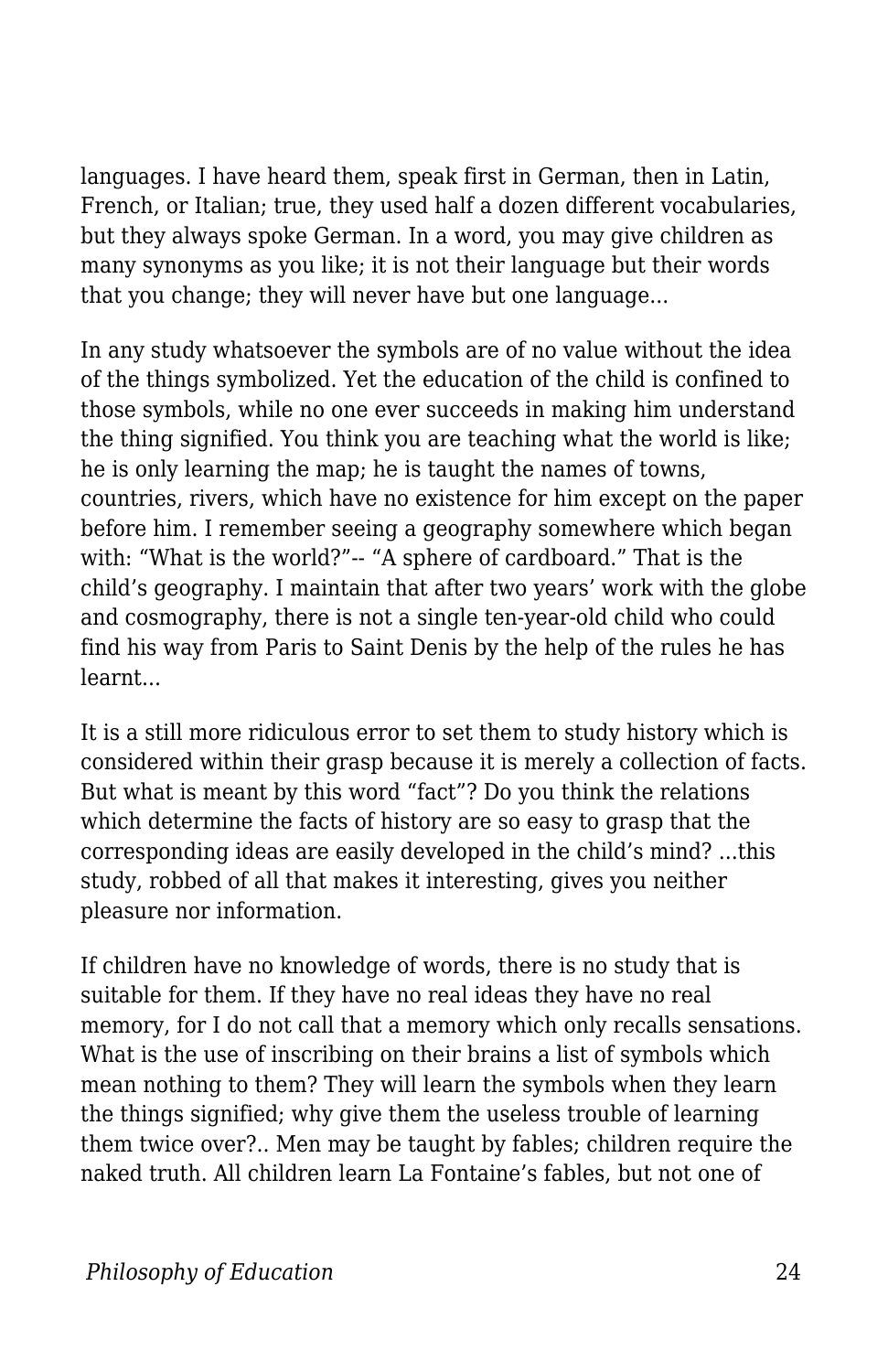them understands them. It is just as well that they do not understand, for the morality of the fables is so mixed and so unsuitable for their age that it would be more likely to incline them to vice than to virtue...

Watch children learning their fables and you will see that when they have a chance of applying them they almost always use them exactly contrary to the author's meaning; instead of being on their guard against the fault which you would prevent or cure, they are disposed to like the vice by which one takes advantage of another's defects... When I thus get rid of children's lessons, I get rid of the chief cause of their sorrows, namely their books. Reading is the curse of childhood, yet it is almost the only occupation you can find for children. Emile, at twelve years old, will hardly know what a book is. "But," you say, "he must, at least, know how to read." When reading is of use to him, I admit he must learn to read, but till then he will only find it a nuisance.

If children are not to be required to do anything as a matter of obedience, it follows that they will only learn what they perceive to be real and present value, either for use or enjoyment; what other motive could they have for learning?... People make a great fuss about discovering the best way to teach children to read. They invent "bureaux" [a case containing letters] and cards, they turn the nursery into a printer's shop. Locke would have them taught to read by means of dice. What a fine idea! And the pity of it! There is a better way than any of these, and one which is generally overlooked-- it consists in the desire to learn. Arouse this desire to your scholar and have done with your "bureaux" and your dice-- any method will serve...

Not till his strength is in excess of what is needed for selfpreservation, is the speculative faculty developed... you will make him stupid if you are always giving him directions, always saying come here, go there, stop, do this, don't do that. If your head always guides his hands, his own mind will become useless...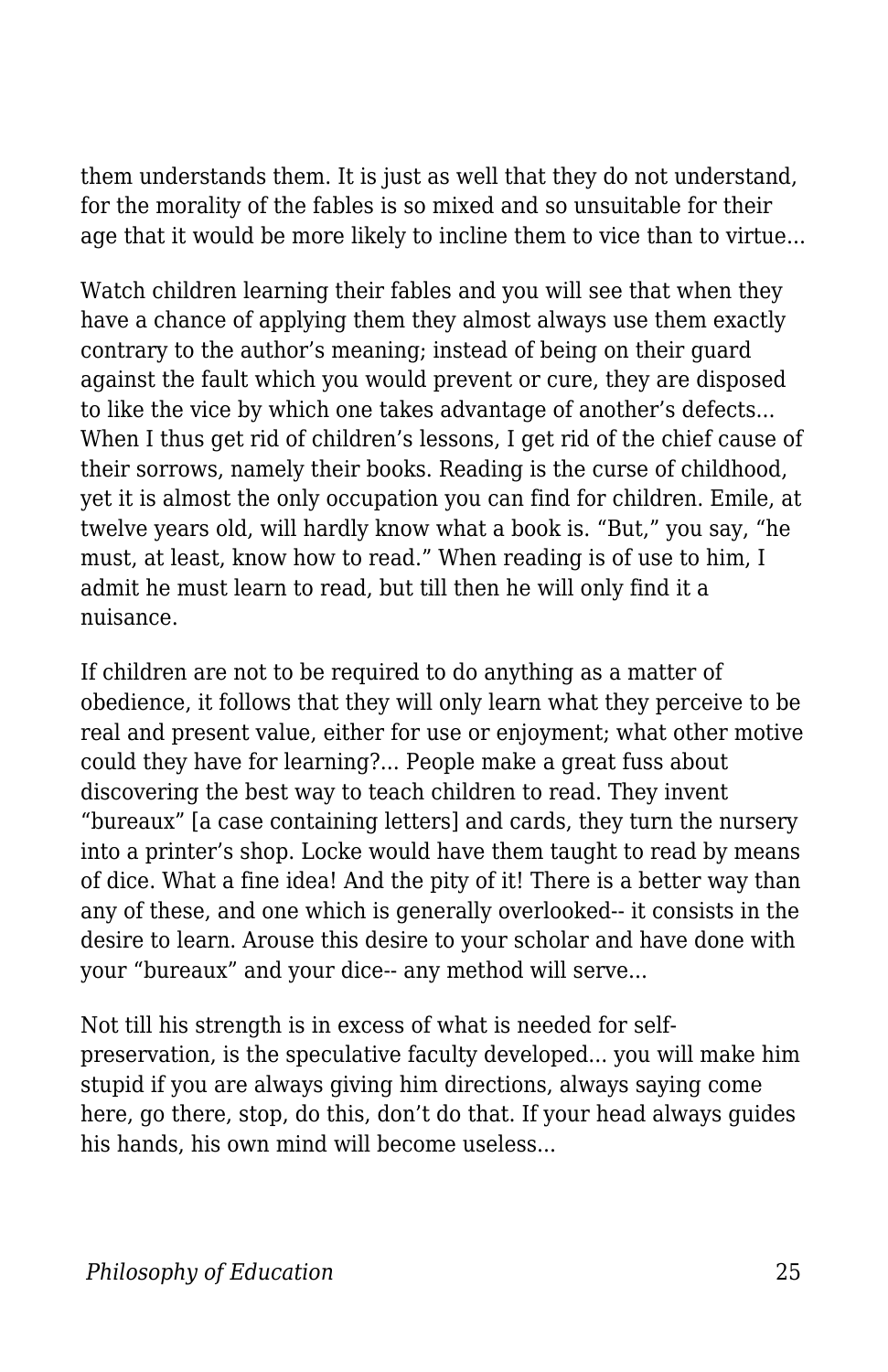There are two classes of men who are constantly engaged in bodily activity, peasants and savages, and certainly neither of these pays the least attention to the cultivation of the mind. Peasants are rough, coarse, and clumsy; savages are noted, not only for their keen senses, but for great subtility of mind. Speaking generally, there is nothing duller than a peasant or sharper than a savage. What is the cause of this difference? The peasant has always done as he was told, what his father did before him, what he himself has always done; he is the creature of habit, he spends his life almost like an automaton on the same tasks; habit and obedience have taken the place of reason.

The case of the savage is very different; he is tied to no one place, he has no prescribed task, no superior to obey, he knows no law but his own will; he is therefore forced to reason at every step he takes. He can neither move nor walk without considering the consequences. Thus the more his body is exercised, the more alert is his mind; his strength and his reason increases together, and each helps to develop the other.

Oh, learned tutor, let us see which of our two scholars is most like the savage and which is most like the peasant. Your scholar is subject to a power which is continually giving him instruction; he acts only at the word of command; he dare not eat when he is hungry, nor laugh when he is merry, nor weep when he is sad, nor offer one hand rather than the other, nor stir a foot unless he is told to do it; before long he will not venture to breathe without orders. What would you have him think about, when you do all the thinking for him? He rests securely on your foresight, why should he think for himself? He knows you have undertaken to take care of him, to secure his welfare, and he feels himself freed from this responsibility. His judgment relies on yours; what you have not forbidden that he does, knowing that he runs no risk. Why should he learn the signs of rain? He knows you watch the clouds for him. Why should he time his walk? He knows there is no fear of your letting him miss his dinner hour. He eats till you tell him to stop, he stops when you tell him to do so; he does not attend to the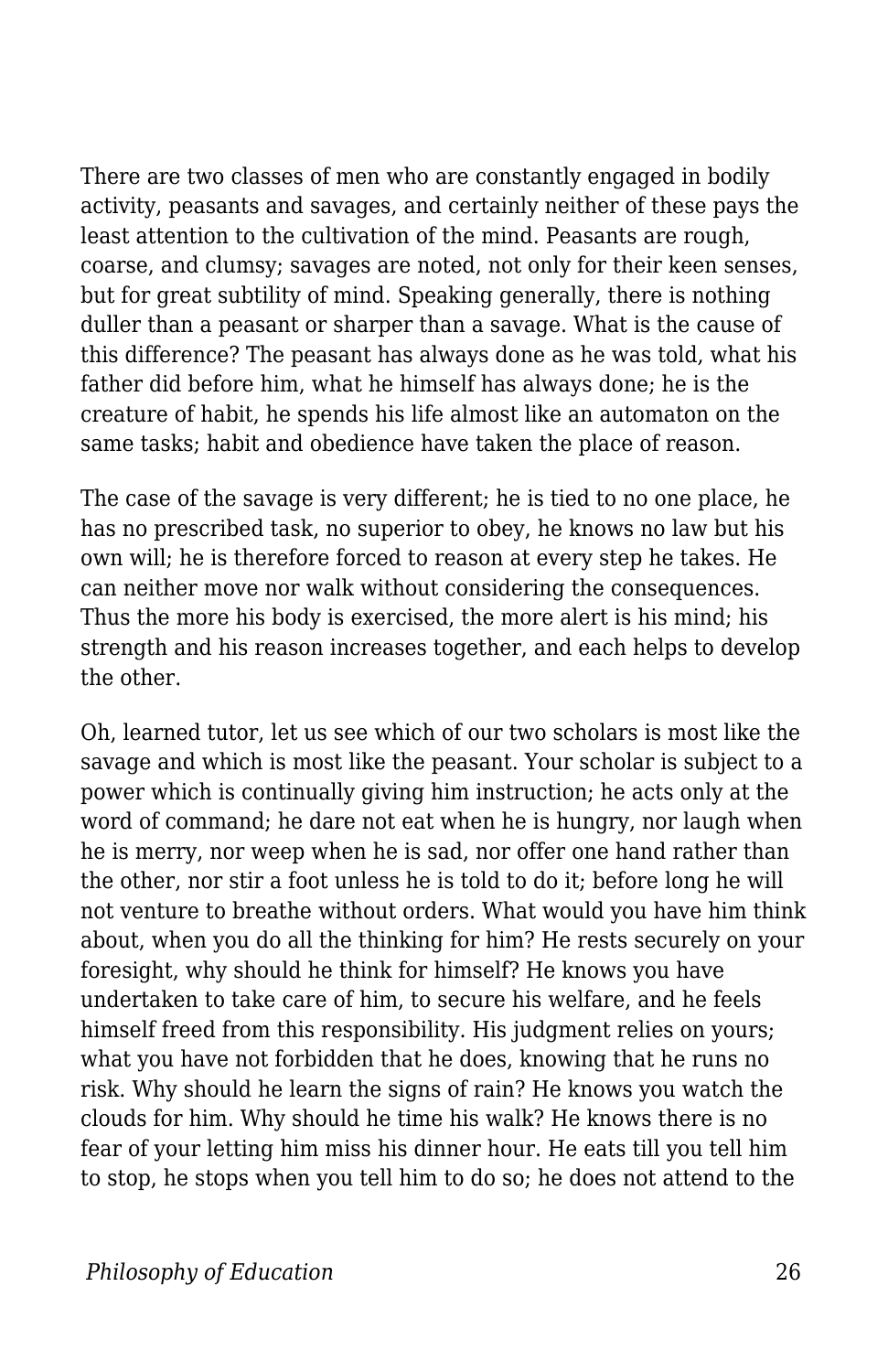teaching of his own stomach, but yours. In vain do you make his body soft by inaction; his understanding does not become subtle. Far from it, you complete your task of discrediting reason in his eyes, by making him use such reasoning power as he has on the things which seem of least importance to him. As he never finds his reason any use to him, he decides at last that it is useless. If he reasons badly he will be found fault with; nothing worse will happen to him; and he has been found fault with so often that he pays no attention to it, such a common danger no longer alarms him.... you will find him a hundredfold more stupid and silly than the son of the roughest laborer.

As for my pupil, or rather Nature's pupil, he has been trained from the outset to be as self-reliant as possible, he has not formed the habit of constantly seeking help from others, still less of displaying his stores of learning. On the other hand, he exercises discrimination and forethought, he reasons about everything that concerns himself. He does not chatter, he acts. Not a word does he know of what is going on in the world at large, but he knows very thoroughly what affects himself. As he is always stirring he is compelled to notice many things, to recognize many effects; he soon acquires a good deal of experience. Nature, not man, is his schoolmaster, and he learns all the quicker because he is not aware that he has any lesson to learn. So mind and body work together. He is carrying out his own ideas, not those of other people, and thus he unites thought and action; as he grows in health and strength he grows in wisdom and discernment. This is the way to attain later on to what is generally considered incompatible, though most great men have achieved it, strength of body and strength of mind, the reason of the philosopher and the vigor of the athlete.

Young teacher, I am setting before you a difficult task, the art of controlling without precepts, and doing everything without doing anything at all...When education is most carefully attended to, the teacher issues his orders and thinks himself master, but it is the child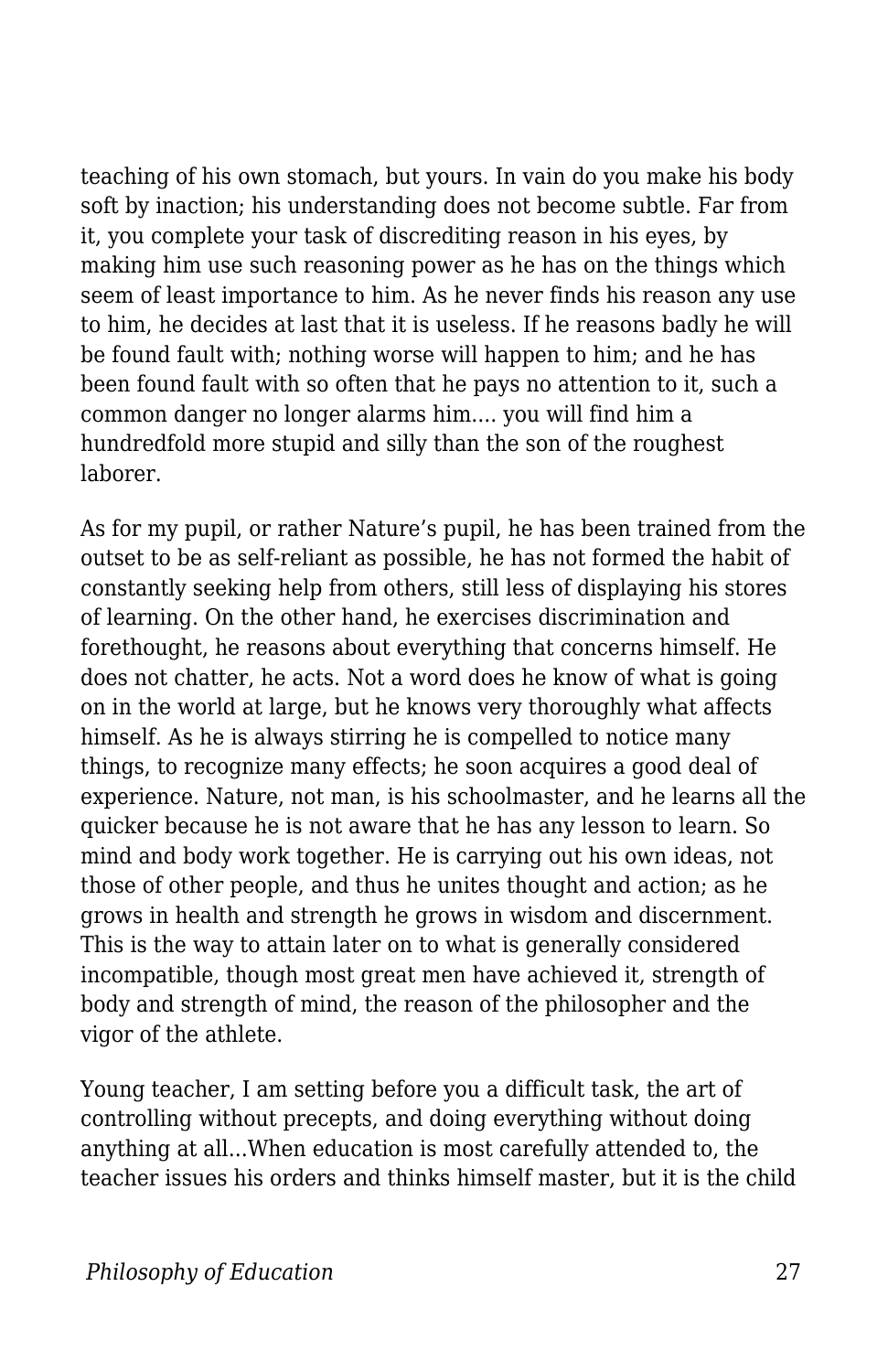who is real master. He uses the tasks you set him to obtain what he wants from you, and he can always make you pay for an hour's industry by a week's complaisance. You must always be making bargains with him... The child is usually much quicker to read the master's thoughts than the master to read the child's feelings. And that is as it should be, for all the sagacity which the child would have devoted to self-preservation, had he been left to himself, is now devoted to the rescue of his native freedom from the chains of his tyrant; while the latter, who has no such pressing need to understand the child, sometimes finds it pays him better to leave him in idleness or vanity.

Take the opposite course with your pupil; let him always think he is master while you are really master. There is no subjection so complete as that which preserves the forms of freedom; it is thus that the will itself is taken captive. Is not this poor child, without knowledge, strength, or wisdom, entirely at your mercy? Are you not master of his whole environment so far as it affects him? Cannot you make of him what you please? His work and play, his pleasure and pain, are they not, unknown to him, under your control? No doubt he ought only to do what he wants, but he ought to want to do nothing but what you want him to do. He should never take a step you have not foreseen, nor utter a word you could not foretell...

Thus when he does not find you continually thwarting him, when he no longer distrusts you, no longer has anything to conceal from you, he will neither tell you lies nor deceive you; he will show himself fearlessly as he really is, and you can study him at your ease, and surround him with all the lessons you would have him learn, without awaking his suspicions...

Since everything that comes into the human mind enters through the gates of sense, man's first reason is a reason of sense-experience. It is this that serves as a foundation for the reason of the intelligence; our first teachers in natural philosophy are our feet, hands, and eyes. To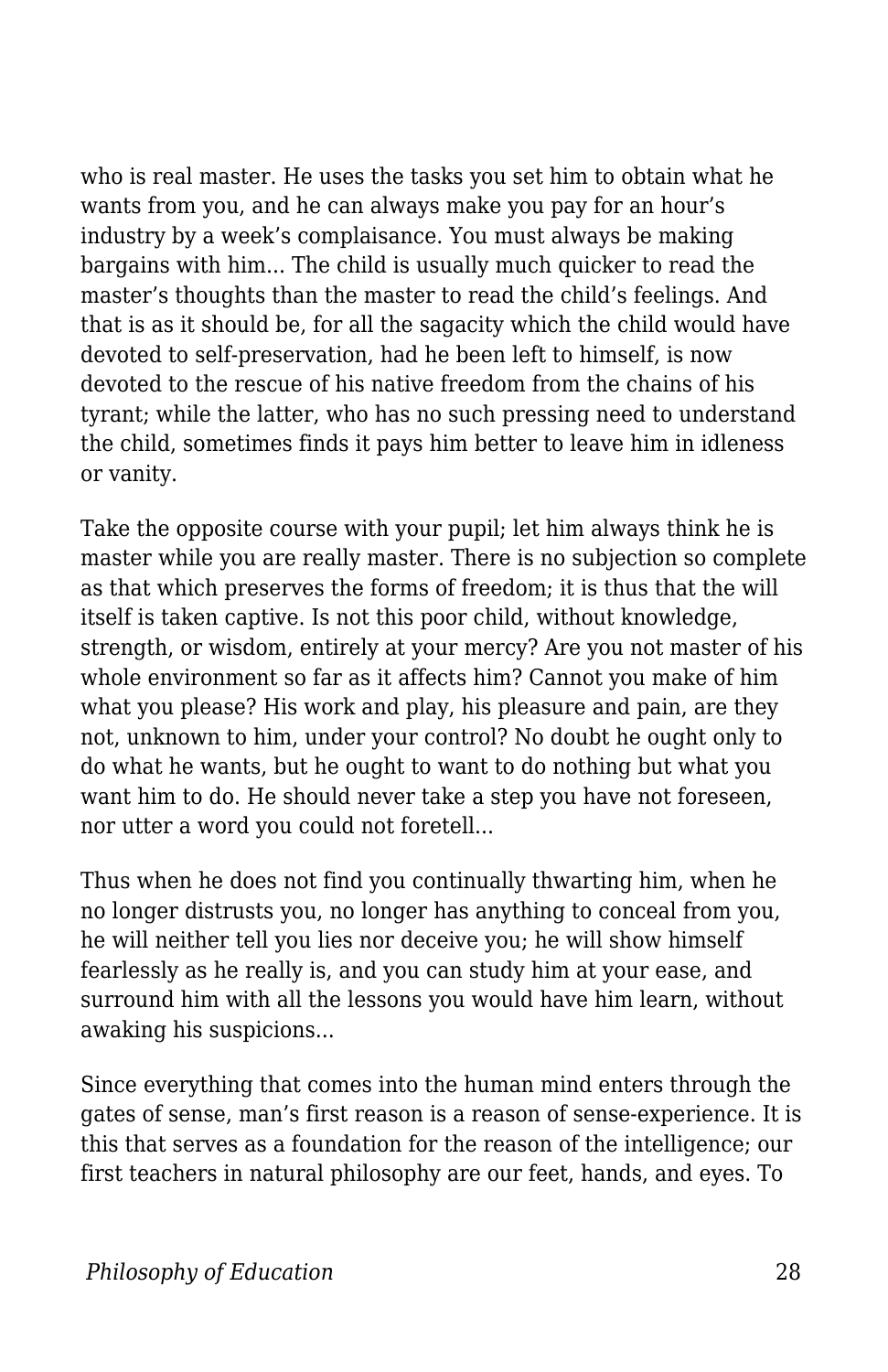substitute books for them does not teach us to reason, it teaches us to use the reason of others rather than our own; it teaches us to believe much and know little.

Before you can practice an art you must first get your tools; and if you are to make good use of those tools, they must be fashioned sufficiently strong to stand use. To learn to think we must therefore exercise our limbs, our senses, and our bodily organs, which are the tools of the intellect; and to get the best use out of these tools, the body which supplies us with them must be strong and healthy.... You teach science; well and good; I am busy fashioning the necessary tools for its acquisition.

The limbs of a growing child should be free to move easily in his clothing; nothing should cramp their growth or movement; there should be nothing tight, nothing fitting closely to the body, no belts of any kind... The best plan is to keep children in frocks as long as possible and then to provide them with loose clothing, without trying to define the shape which is only another way of deforming it. Their defects of body and mind may all be traced to the same source, the desire to make men of them before their time... Children are generally too much wrapped up, particularly in infancy. They should be accustomed to cold rather than heat; great cold never does them any harm, if they are exposed to it soon enough; but their skin is still too soft and tender and leaves too free a course for perspiration, so that they are inevitably exhausted by excessive heat... I would rather he were ill now and then, than always thinking about his health.

Since children take such violent exercise they need a great deal of sleep. The one makes up for the other, and this shows that both are necessary. Night is the time set apart by nature for rest.... No doubts he must submit to rules; but the chief rule is this-- be able to break the rule if necessary. So do not be so foolish as to soften your pupil by letting him always sleep his sleep out...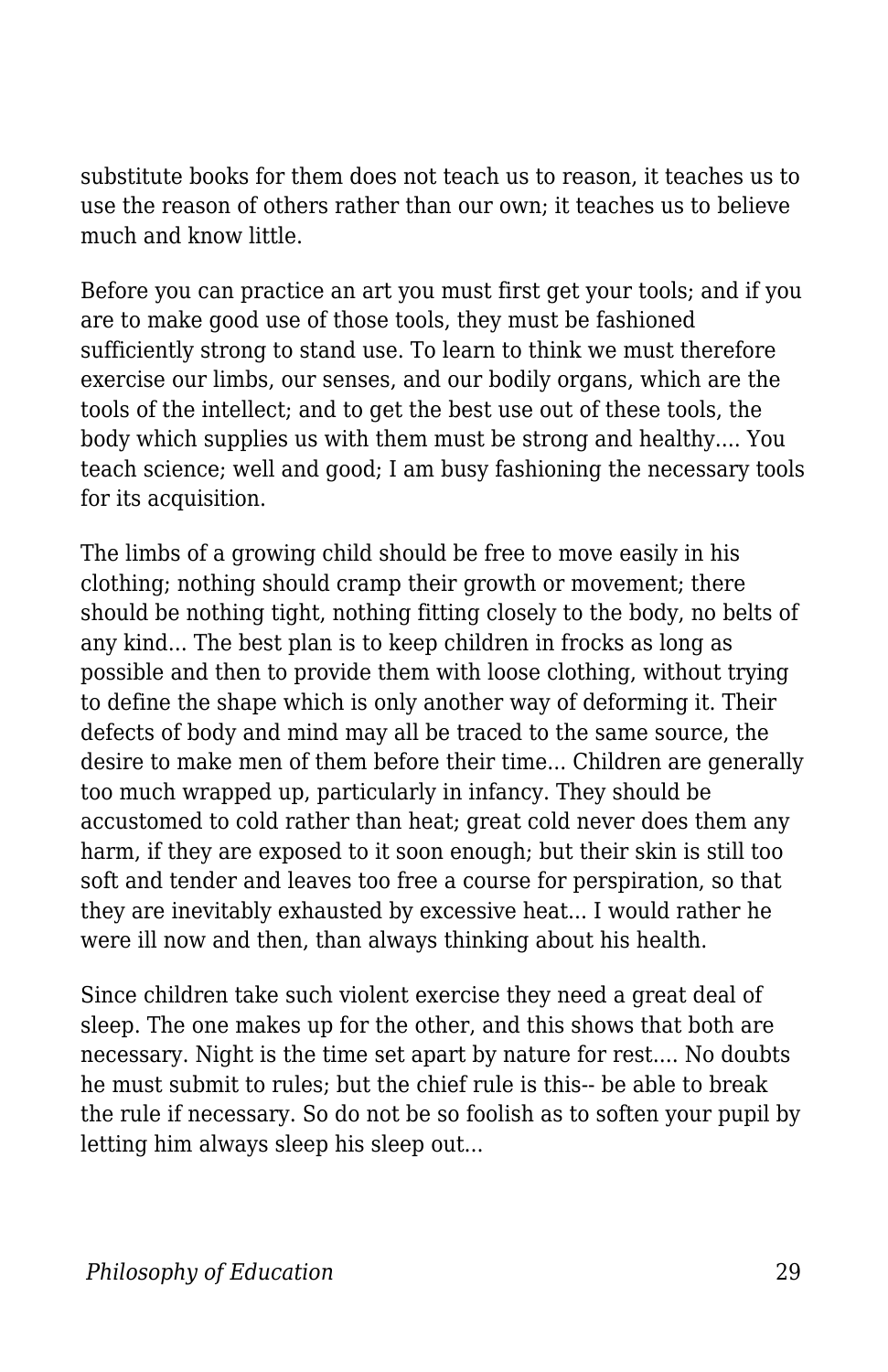In the next place he must be accustomed to sleep in an uncomfortable bed, which is the best way to find no bed uncomfortable. Speaking generally, a hard life, when once we have become used to it, increases our pleasant experiences; an easy life prepares this way for innumerable unpleasant experiences... When the child is put to bed and his nurse grows weary of his chatter, she says to him, "Go to sleep." That is much like saying, "Get well," when he is ill. The right way is to let him get tired of himself. Talk so much that he is compelled to hold his tongue, and he will soon be asleep. Here is one use for sermons, and you may as well preach to him as rock his cradle; but if you use this narcotic at night, do not use it by day....

The senses are the first of our faculties to mature; they are those most frequently overlooked or neglected. To train the senses it is not enough merely to use them; we must learn to judge by their means, to learn to feel, so to speak; for we cannot touch, see, or hear, except as we have been taught... We know that the blind have a surer and more delicate sense of touch than we, for not being guided by the one sense, they are forced to get from the touch what we get from sight. Why, then, are not we trained to walk as they do in the dark, to recognize what we touch, to distinguish things about us; in a word, to do at night and in the dark what they do in the daytime without sight?... We have lights, you say. What! always artificial aids. Who can insure that they will always be at hand when required. I had rather Emile's eyes were in his finger tips, than in the chandler's shop... As the trained touch takes the place of sight, why should it not, to some extent, take the place of hearing, since sounds set up, in sonorous bodies, vibrations perceptible by touch?...

Why should my pupil be always compelled to wear the skin of an ox under his foot? What harm would come of it if his own skin could serve him at need as a sole... Let Emile run about barefoot all the year round, upstairs, downstairs, and in the garden. Far from scolding him, I shall follow his example; only I shall be careful to remove any broken glass. I shall soon proceed to speak of work and manual occupations.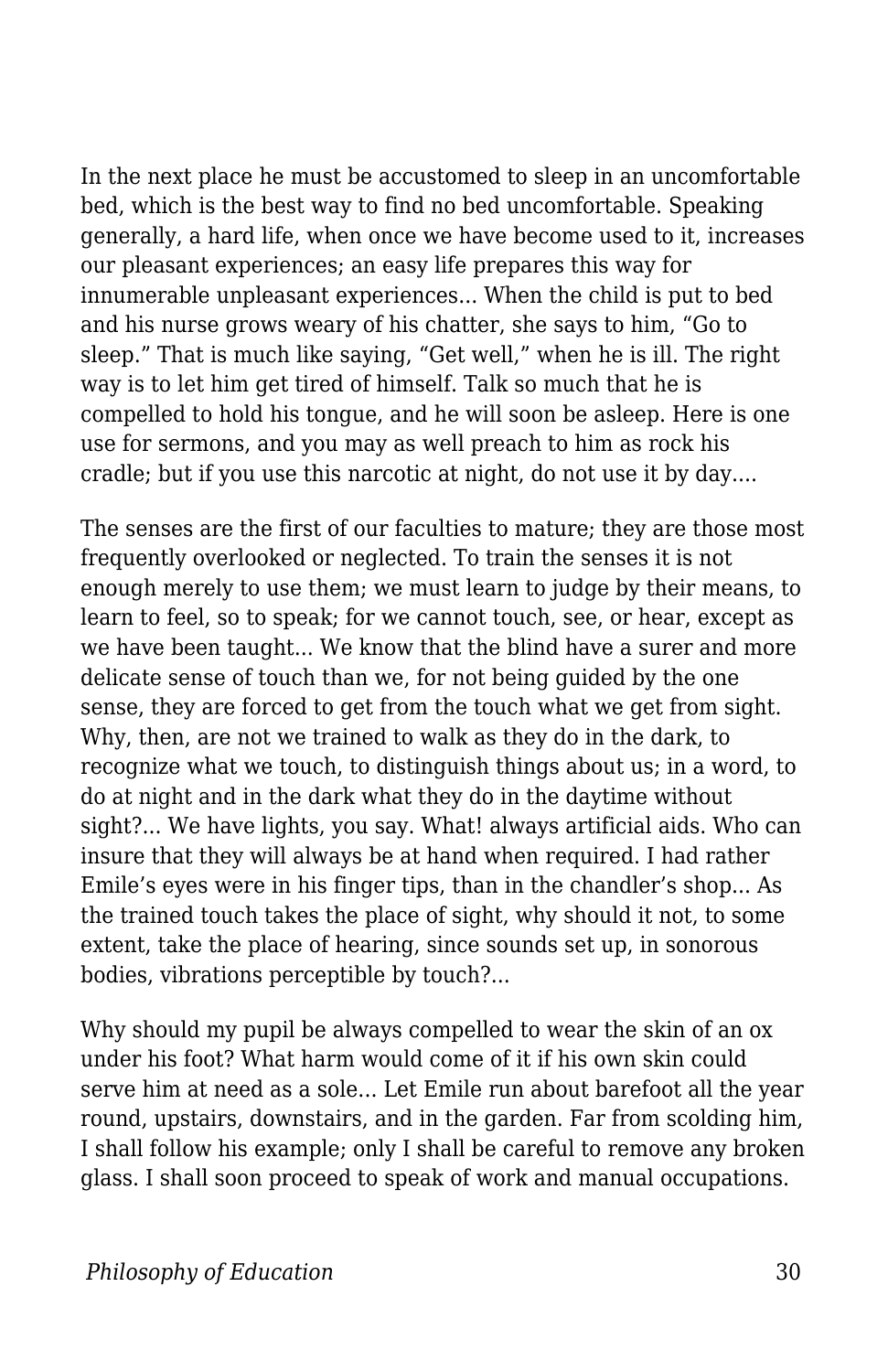Meanwhile, let him learn to perform every exercise which encourages agility of body; let him learn to hold himself easily and steadily in any position, let him practice jumping and leaping, climbing trees and walls... He should emulate the mountain-goat, not the ballet dancer...

All children in the course of their endless imitation try to draw; and I would have Emile cultivate this art; not as much for art's sake, as to give him exactness of eye and flexibility of hand... He should have the real thing before his eyes, not its copy on paper. Let him draw a house from a house, a tree from a tree, a man from a man...We badly needed ornaments for our room, and now we have them ready to our hand. I will have our drawings framed and covered with good glass, so that no one will touch them, and thus seeing them where we put them, each of us has a motive for taking care of his own...

I have said already that geometry is beyond the child's reach; but that is our own fault. We fail to perceive that their method is not ours, that what is for us the art of reasoning, should be for them the art of seeing. Instead of teaching them our way, we should do better to adopt theirs... Instead of making him discover proofs, they are dictated to us; instead of teaching us to reason, our memory only is employed.... I do not profess to teach Emile geometry; he will teach me; I shall seek for relations, he will find them, for I shall seek in such a fashion as to make him find....

When you see the flash of a cannon, you have still time to take cover; but when you gear the sound it is too late, the ball is close to you. One can reckon the distance of a thunderstorm by the interval between the lightning and the thunder. Let the child learn all these facts, let him learn those that are within his reach by experiment, and discover the rest by induction; but I would far rather he knew nothing at all about them, than that you should tell him...

If we had to wait till experience taught us to know and choose fit food for ourselves, we should die of hunger or poison; but a kindly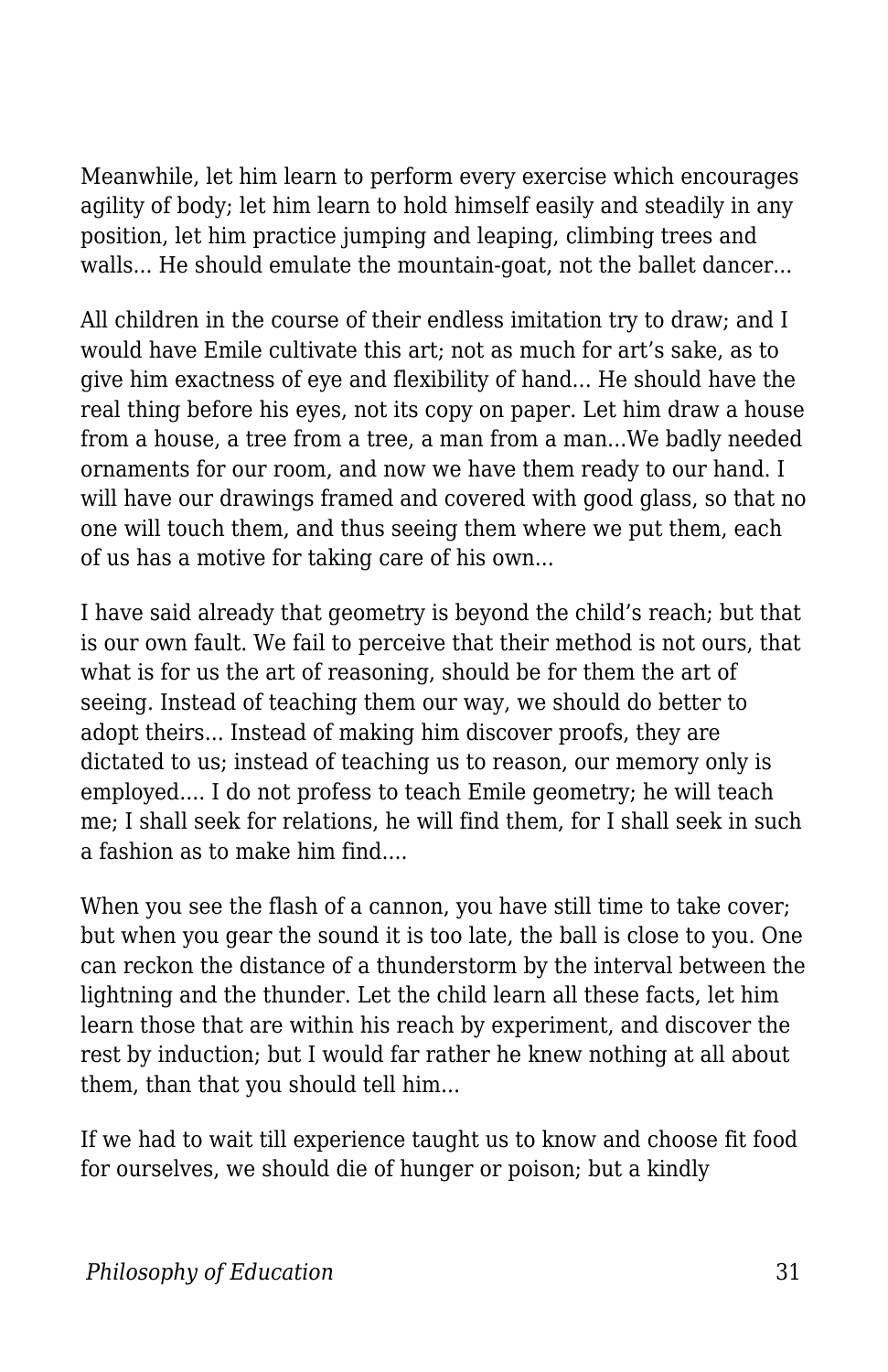providence which has made pleasure the means of self-preservation to sentient beings teaches us through our palate what is suitable for our stomach. In a state of nature there is no better doctor than a man's own appetite, and no doubt in a state of nature man could find the most palatable food the most wholesome... The further we are from a state of nature, the more we lose our natural tastes; or rather, habit becomes a second nature, and so completely replaces our real nature, that we have lost all knowledge of it...

This seems to be true of all our senses, especially of taste. Our first food is milk; we only become accustomed by degrees to strong flavors; at first we dislike them. Fruit, vegetables, herbs, and then fried meat without salt or seasoning, formed the feasts of primitive man. When the savages tastes wine for the first time, he makes a grimace and spits it out... Did you ever meet with any one who disliked bread or water? Here is the finger of nature, this then is our rule. Preserve the child's primitive tastes as long as possible; let his food be plain and simple, let strong flavors be unknown to his palate, and do not let his diet be too uniform... the best way to lead children is by the mouth. Greediness is a better motive than vanity; for the former is a natural appetite directly dependent on the senses, while the latter is the outcome of convention, it is the slave of human caprice and liable to every kind of abuse. Believe me the child will cease to care about his food only too soon, and when his heart is too busy, his palate will be idle...

Gluttony is the vice of feeble minds. The gourmand has his brains in his palate, he can do nothing but eat; he is so stupid and incapable that the table is the only place for him, and dishes are the only things he knows anything about. Let us leave him to this business without regret; it is better for him and for us. It is a small mind that fears lest greediness should take root in the child who is fit for something better. The child thinks of nothing but his food, the youth pays no heed to it at all; every kind of food is good, and we have other things to attend to... A good meal should never be a reward; but why should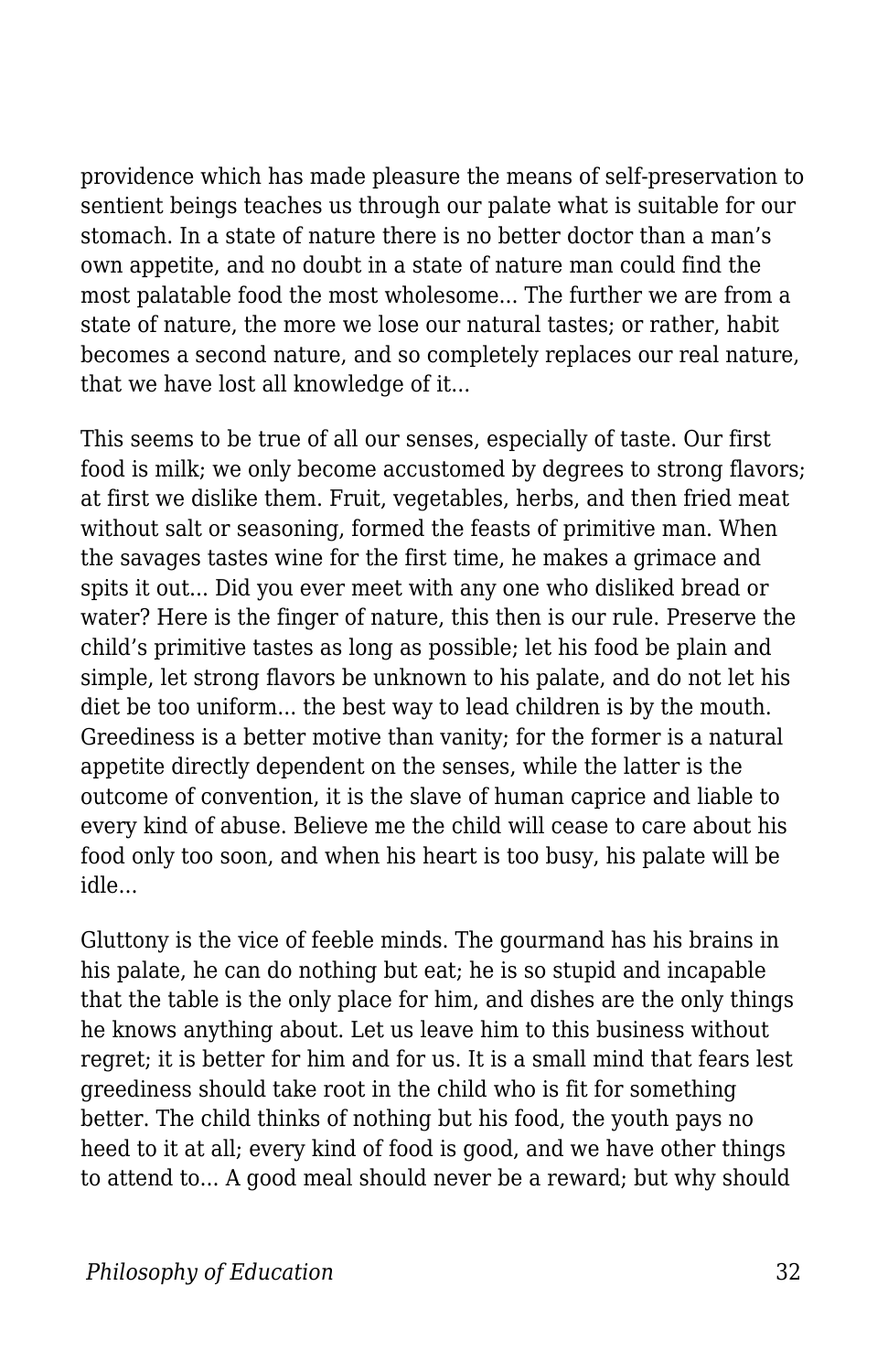it not be sometimes the result of efforts made to get it. Emile does not consider the cake I put on the stone as a reward for good running; he knows that the only way to get the cake is to get there first...

The indifference of children towards meat is one proof that the taste for meat is unnatural; their preference is for vegetable foods, such as milk, pastry, fruit, etc. Beware of changing this natural taste and making children flesh-eaters, if not for their health's sake, for the sake of their character... "You ask me," said Plutarch, "why Pythagoras abstained from eating the flesh of beasts, but I ask you, what courage must have been needed by the first man who raised to his lips the flesh of the slain, who broke with his teeth the bones of a dying beast, who had dead bodies, corpses, placed before him and swallowed down limbs which a few moments ago were bleating, bellowing, walking, and seeing? How could his hand plunge the knife into the heart of a sentient creature, how could his eyes look on murder, how could he behold a poor helpless animal bled to death, scorched, and dismembered? how can he bear the sight of this quivering flesh? does not the very smell of it turn his stomach? is he not repelled, disgusted, horror-struck, when he has to handle the blood from these wounds, and to cleanse his fingers from the dark and viscous blood-stains?"

"O unnatural murderer! if you persist in the assertion that nature has made you to devour your fellow creatures, beings of flesh and blood, living and feeling like yourself, stifle if you can that horror with which nature makes you regard these horrible feasts; slay the animals yourself, slay them, I say, with your own hands, without knife or mallet; tear them with your nails like the lion and the bear, take this ox and rend him in pieces, plunge your claws into his hide; eat this lamb while it is yet alive, devour its warm flesh, drink its soul with its blood. You shudder! you dare not feel the living throbbing flesh between your teeth? Ruthless man; you begin by slaying the animal and then you devour it, as if to slay it twice. It is not enough. You turn against the dead flesh, it revolts you, it must be transformed by fire, boiled and roasted, seasoned and disguised with drugs; you must have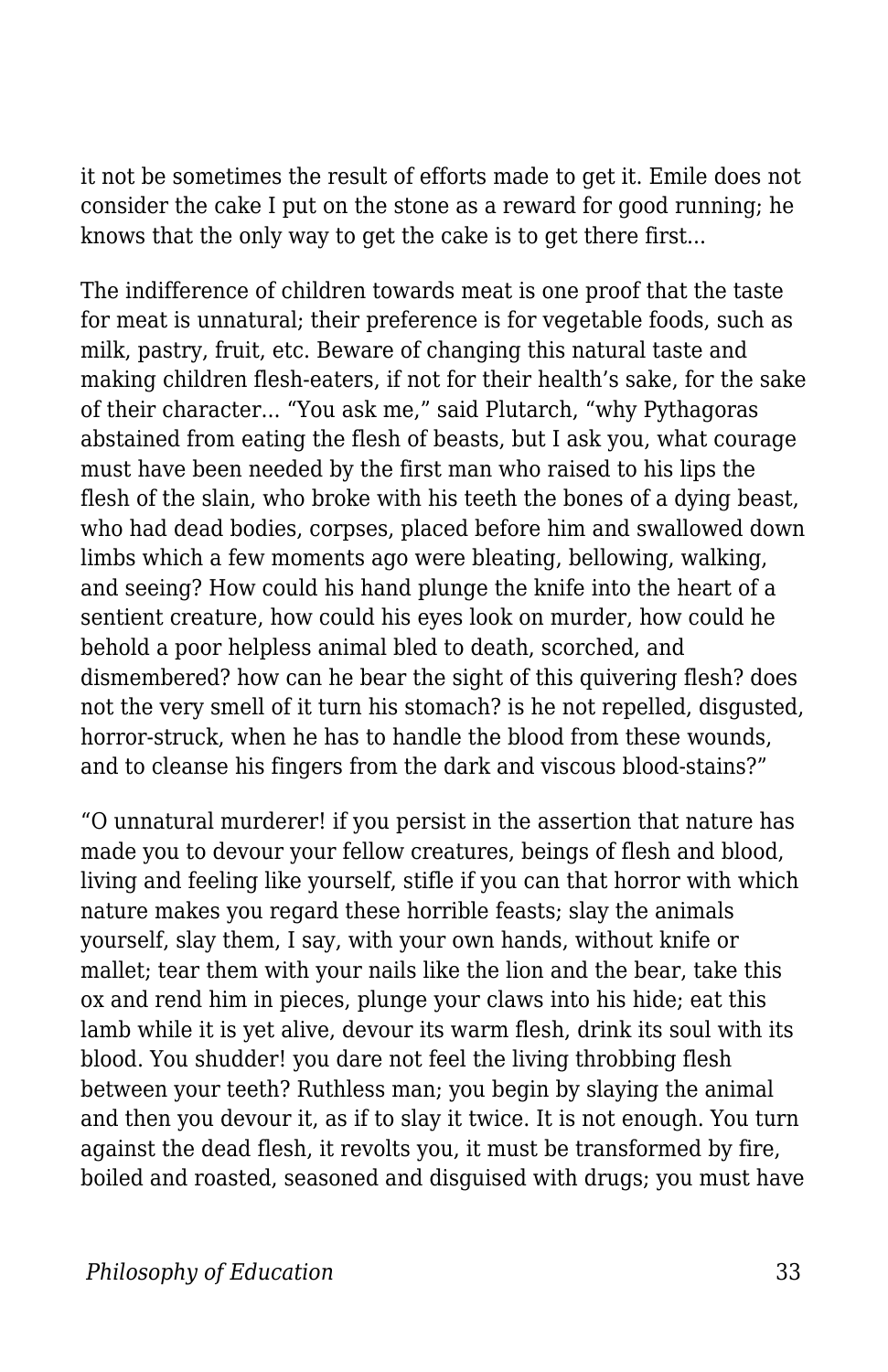butchers, cooks, turnspits, men who will rid the murder of its horrors, who will dress the dead bodies so that the taste deceived by these disguises will not reject what is strange to it, and will feast on corpses, the very sight of which would sicken you...."

Our appetite is only excessive because we try to impose on it rules other than those of nature, opposing, controlling, prescribing, adding, or subtracting; the scales are always in our hands, but the scales are the measure of our caprices not of our stomachs... Smell is the sense of the imagination; as it gives tone to the nerves it must have a great effect on the brain... Hence the sense of smell should not be overactive in early childhood; the imagination, as yet unstirred by changing passions, is scarcely susceptible of emotion, and we have not enough experience to discern beforehand from one sense the promise of another...

...When I think of a child of ten or twelve, strong, healthy, well-grown for his age, only pleasant thoughts are called up, whether of the present or the future. I see him keen, eager, and full of life, free from gnawing cares and painful forebodings, absorbed in this present state, and delighting in a fullness of life which seems to extend beyond himself... The hour strikes, the scene is changed. All of a sudden his eye grows dim, his mirth has fled. Farewell mirth, farewell untrammelled sports in which he delighted. A stern, angry man takes him by the hand, saying gravely, "Come with me, sir," and he is led away. As they are entering the room, I catch a glimpse of books. Books, what a dull food for a child of his age! The poor child allows himself to be dragged away; he casts a sorrowful look on all about him, and departs in silence, his eyes swollen with the tears he dare not shed, and his heart bursting with the sighs he dare not utter.

You who have no such cause for fear; you for whom no period of life is a time of weariness and tedium, you who welcomed days without care and nights without impatience, you who only reckon time by your pleasures, come, my happy kindly pupil, and console us for the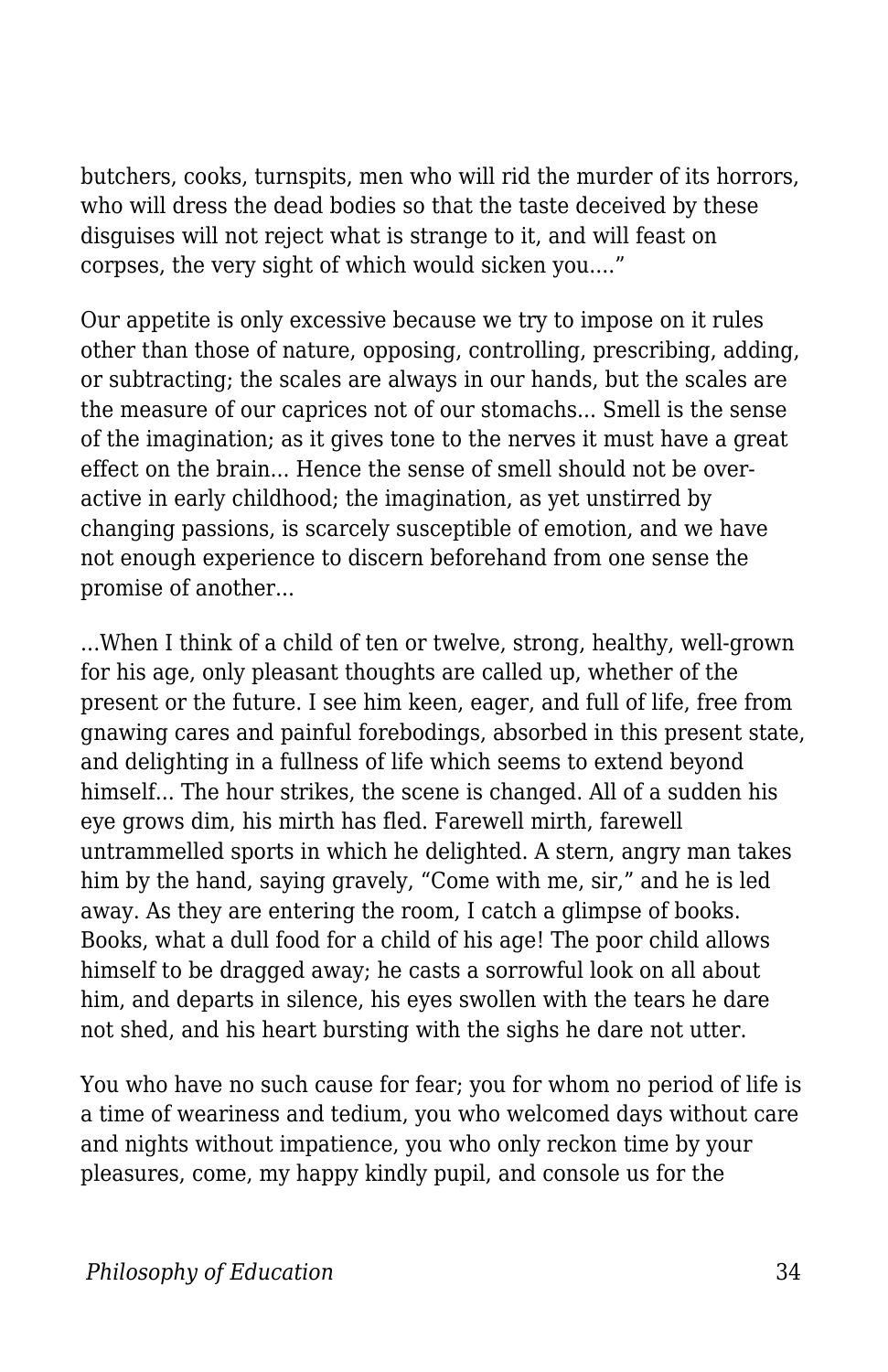departure of that miserable creature. Come! Here he is and at his approach I feel a thrill of delight which I see he shares. It is his friend, his comrade, who meets him; when he sees me he knows very well that he will not be long without amusement; we are never dependent on each other, but we are always on good terms, and we are never so happy as when together...

Behold in his quick and certain movements the natural vigor of his age and the confidence of independence. His manner is free and open, but without a trace of insolence or vanity; his head which has not been bent over books does not fall upon his breast... expect nothing from him but the plain, simple truth, without addition or ornament and without vanity. He will tell you the wrong things he has done and thought as readily as the right, without troubling himself in the least as to the effect of his words upon you; he will use speech with all the simplicity of its first beginnings... His ideas are few but precise, he knows nothing by rote but much by experience. If he reads our books worse than other children, he reads far better in the book of nature; his thoughts are not in his tongue but in his brain; he has less memory and more judgment; he can only speak one language, but he understands what he is saying, and if his speech is not so good as that of other children, his deeds are better.

He does not know the meaning of habit, routine, and custom; what he did yesterday has no control over what he is doing today; he follows no rule, submits to no authority, copies no patter, and only acts or speaks as he pleases. So do not expect set speeches or studied manners from, but just the faithful expression of his thoughts and the conduct that springs from his inclinations.

You will find he has a few moral ideas concerning his present state and none concerning manhood; what use could he make of them, for the child is not, as yet, an active member of society. Speak to him of freedom, of property, or even of what is usually done; he may understand you so far; he knows why his things are his own, and why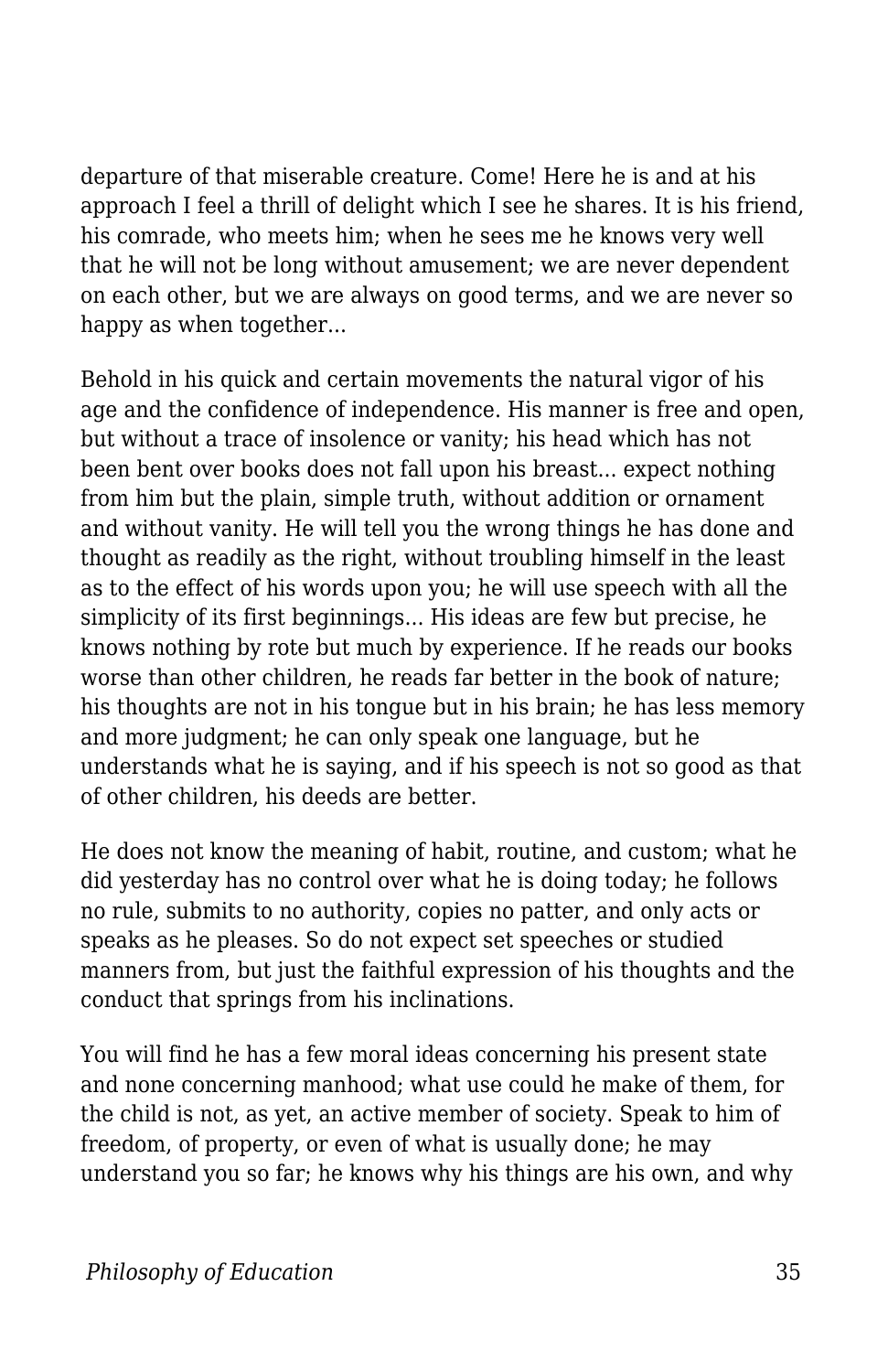other things are not his, and nothing more. Speak to him of duty or obedience; he will not know what you are talking about...

For his own part, should he need help, he will ask it readily of the first person he meets. He will ask it of a king as readily as of his servant; all men are equals in his eyes. From his way of asking you will see he knows you owe him nothing, that he is asking a favor. He knows too that humanity moves you to grant this favor; his words are few and simple. His voice, his look, his gesture are those of a being equally familiar with compliance and refusal. It is neither the crawling, servile submission of the slave, nor the imperious tone of the master, it is a modest confidence in mankind; it is the noble and touching gentleness of a creature, free, yet sensitive and feeble, who asks aid of a being, free, but strong and kindly...

Work or play are all one to him, his games are his work; he knows no difference. He brings to everything the cheerfulness of interest, the charm of freedom, and he shows the bent of his own mind and the extent of his knowledge...Would you now judge him by comparison? Set him among other children and leave him to himself. You will soon see which has made most progress, which comes nearer to the perfection of childhood. Among all the children in the town there is none more skillful and none so strong. Among young peasants he is their equal in strength and their superior in skill. In everything within a child's grasp he judges, reasons, and shows a forethought beyond the rest... He is made to lead, to rule his fellows; talent and experience take the place of right and authority. In any garb, under any name, he will still be first , everywhere he will rule the rest, they will always feel his superiority, he will be master without knowing it, and they will serve him unawares....

The chief drawback to this early education is that it is only appreciated by the wise; to vulgar eyes the child so carefully educated is nothing but a rough little boy. A tutor thinks rather of the advantage to himself than to his pupil; he makes a point of showing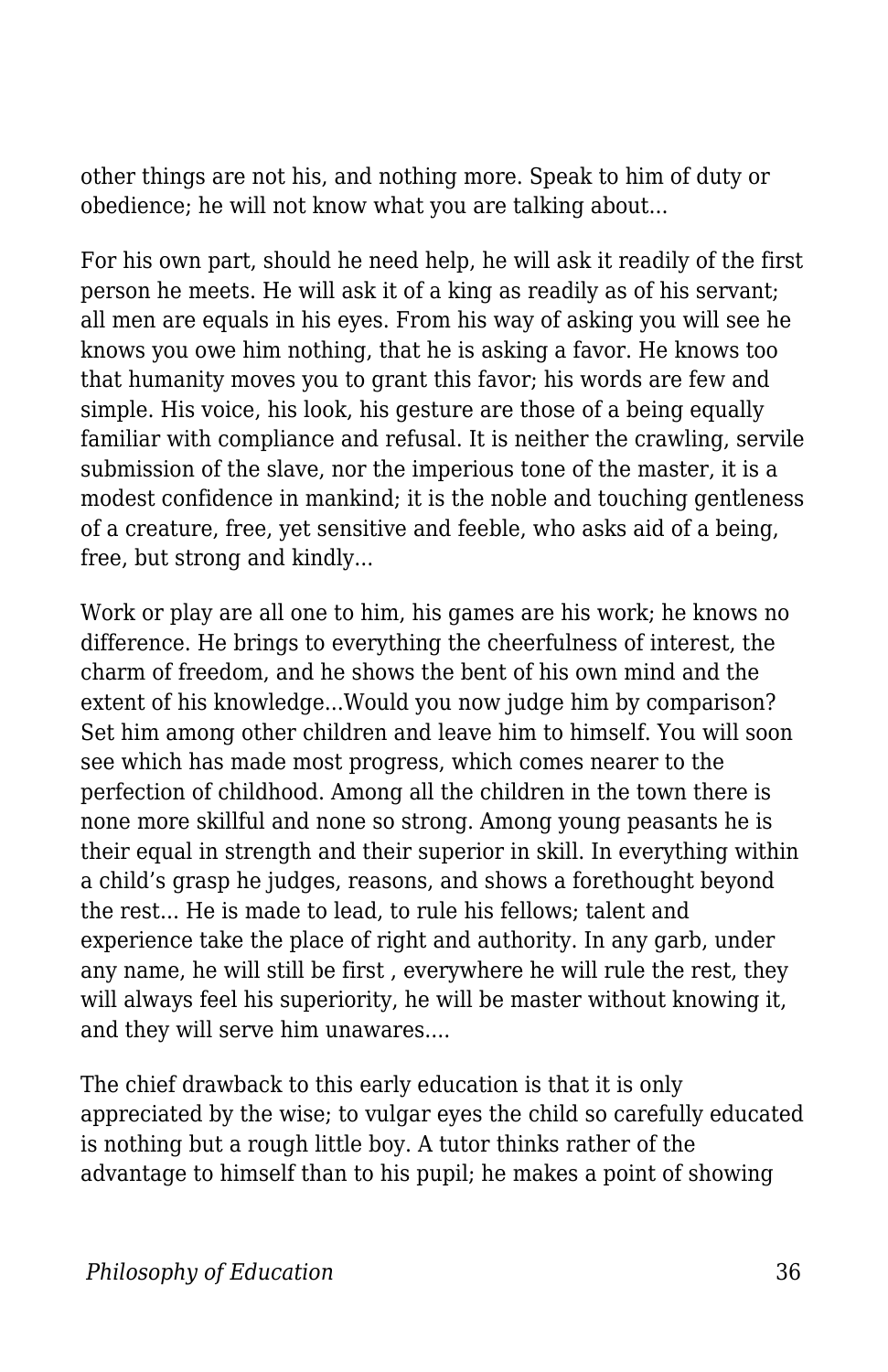that there has been no time wasted; he provides his pupil with goods which can be readily displayed in the shop window, accomplishments which can be shown off at will; no matter whether they are useful, provided they are easily seen. Without choice or discrimination he loads his memory with a pack of rubbish. If the child is to be examined he is set to display his wares; he spreads them out, satisfies those who behold them, packs up his bundle and goes his way. My pupil is poorer, he has no bundle to display, he has only himself to show. Now neither child nor man can be read at a glance. Where are the observers who can at once discern the characteristics of this child? There are such people, but they are few and far between; among a thousand fathers you will scarcely find one...



Rousseau, J. J. (2020). Book 2. In A. L. Richards (Ed.), *Philosophy of Education*. EdTech Books. Retrieved from https://edtechbooks.org/philosophy\_of\_education/emile\_2